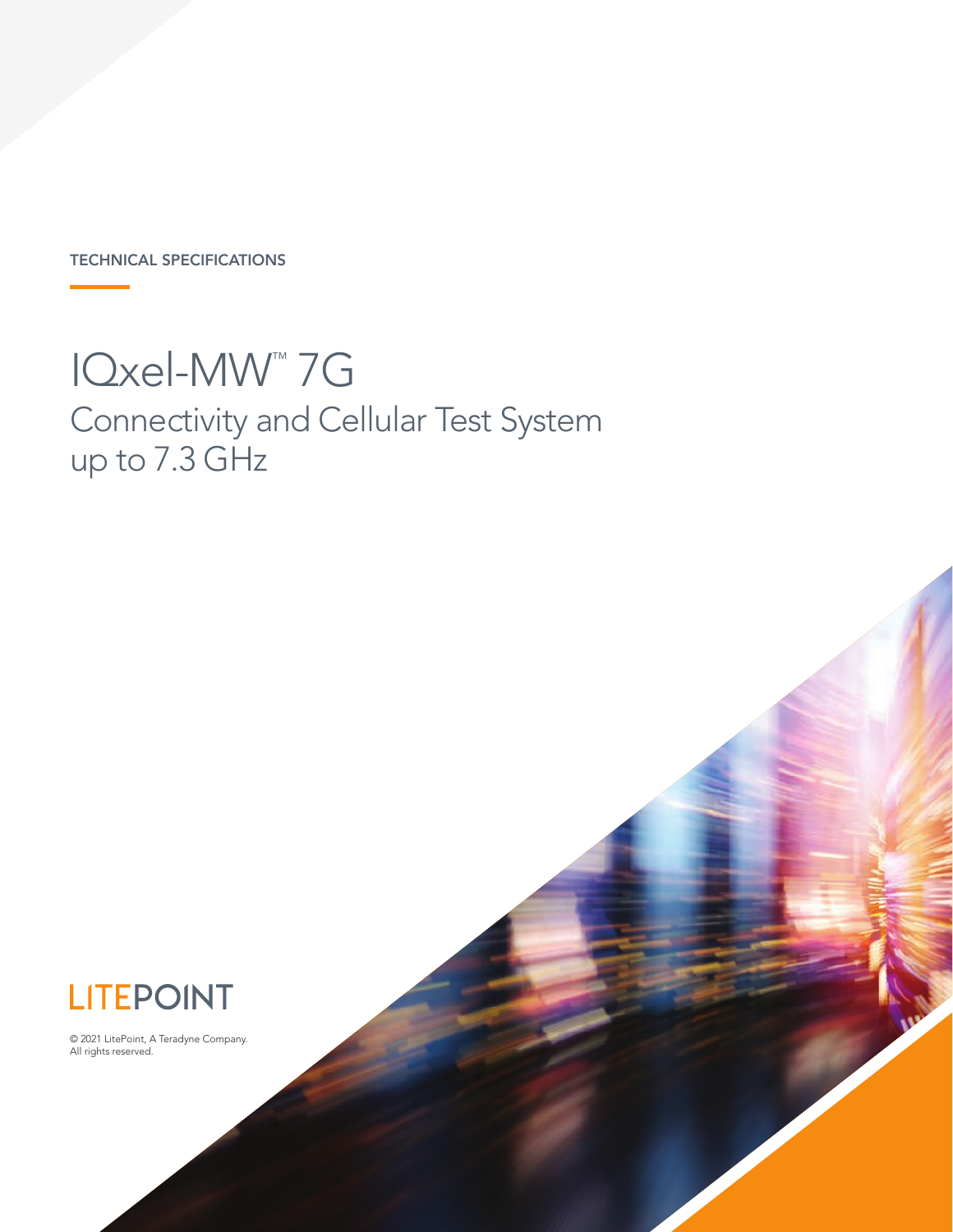#### Port Descriptions

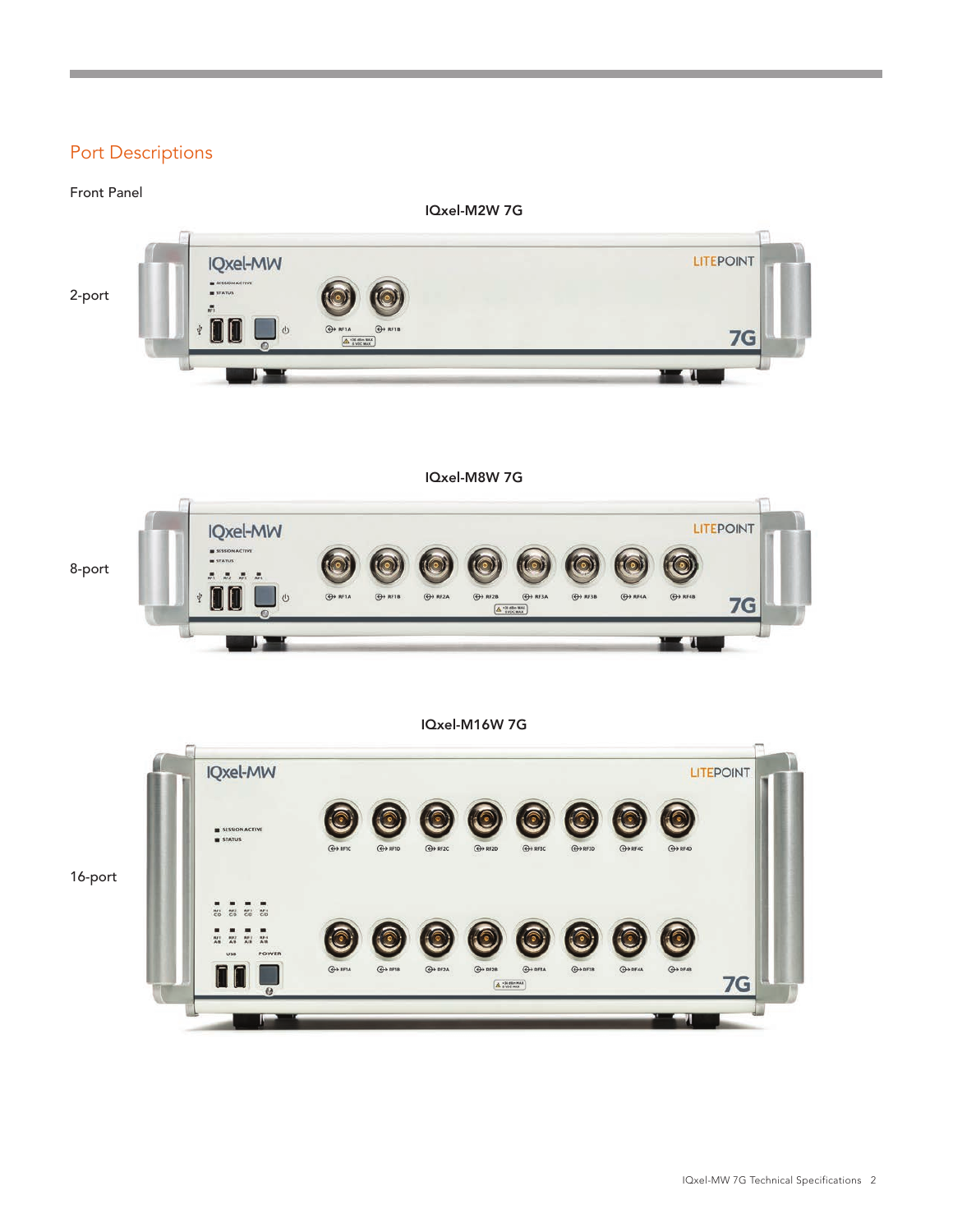| 1/O                 | <b>Function</b>                                                                                                                                                                                                                                                                                               | <b>Type</b>              |
|---------------------|---------------------------------------------------------------------------------------------------------------------------------------------------------------------------------------------------------------------------------------------------------------------------------------------------------------|--------------------------|
| Power Switch        | Power On/Off                                                                                                                                                                                                                                                                                                  | <b>Pushbutton Switch</b> |
| RF1A/RF1B/RF1C/RF1D | RF input/output                                                                                                                                                                                                                                                                                               | N female                 |
| RF2A/RF2B/RF2C/RF2D | RF input/output                                                                                                                                                                                                                                                                                               | N female                 |
| RF3A/RF3B/RF3C/RF3D | RF input/output                                                                                                                                                                                                                                                                                               | N female                 |
| RF4A/RF4B/RF4C/RF4D | RF input/output                                                                                                                                                                                                                                                                                               | N female                 |
| Power Indicator     | LED green - powered up, running<br>LED orange - powered up, standby                                                                                                                                                                                                                                           | LED indicator            |
| Session Indicator   | LED green - remote session active<br>LED red - remote session lock                                                                                                                                                                                                                                            | LED indicator            |
| Status Indicator    | LED green - no faults/errors detected<br>LED orange - software error detected<br>LED red - hardware fault detected                                                                                                                                                                                            | <b>LED</b> Indicator     |
| RF port 1 indicator | LED green - ports RF1 A/B, C/D are in one of the following status:<br>OFF/IN<br><b>IN/OFF</b><br>IN/IN<br>LED orange - ports RF1 A/B, C/D are in one of the following status:<br>OUT/IN<br>IN/OUT<br>LED red - ports RF1 A/B, C/D are in one of the following status:<br>OFF/OUT<br>OUT/OFF<br>OUT/OUT        | LED indicator            |
| RF port 2 indicator | LED green - ports RF2 A/B, C/D are in one of the following status:<br>OFF/IN<br><b>IN/OFF</b><br>IN/IN<br>LED orange - ports RF2 A/B, C/D are in one of the following status:<br>OUT/IN<br><b>IN/OUT</b><br>LED red - ports RF2 A/B, C/D are in one of the following status:<br>OFF/OUT<br>OUT/OFF<br>OUT/OUT | LED indicator            |
| RF port 3 indicator | LED green - ports RF3 A/B, C/D are in one of the following status:<br>OFF/IN<br>IN/OFF<br>IN/IN<br>LED orange - ports RF3 A/B, C/D are in one of the following status:<br>OUT/IN<br>IN/OUT<br>LED red - ports RF3 A/B, C/D are in one of the following status:<br>OFF/OUT<br>OUT/OFF<br>OUT/OUT               | LED indicator            |

**Contract Contract Contract Contract**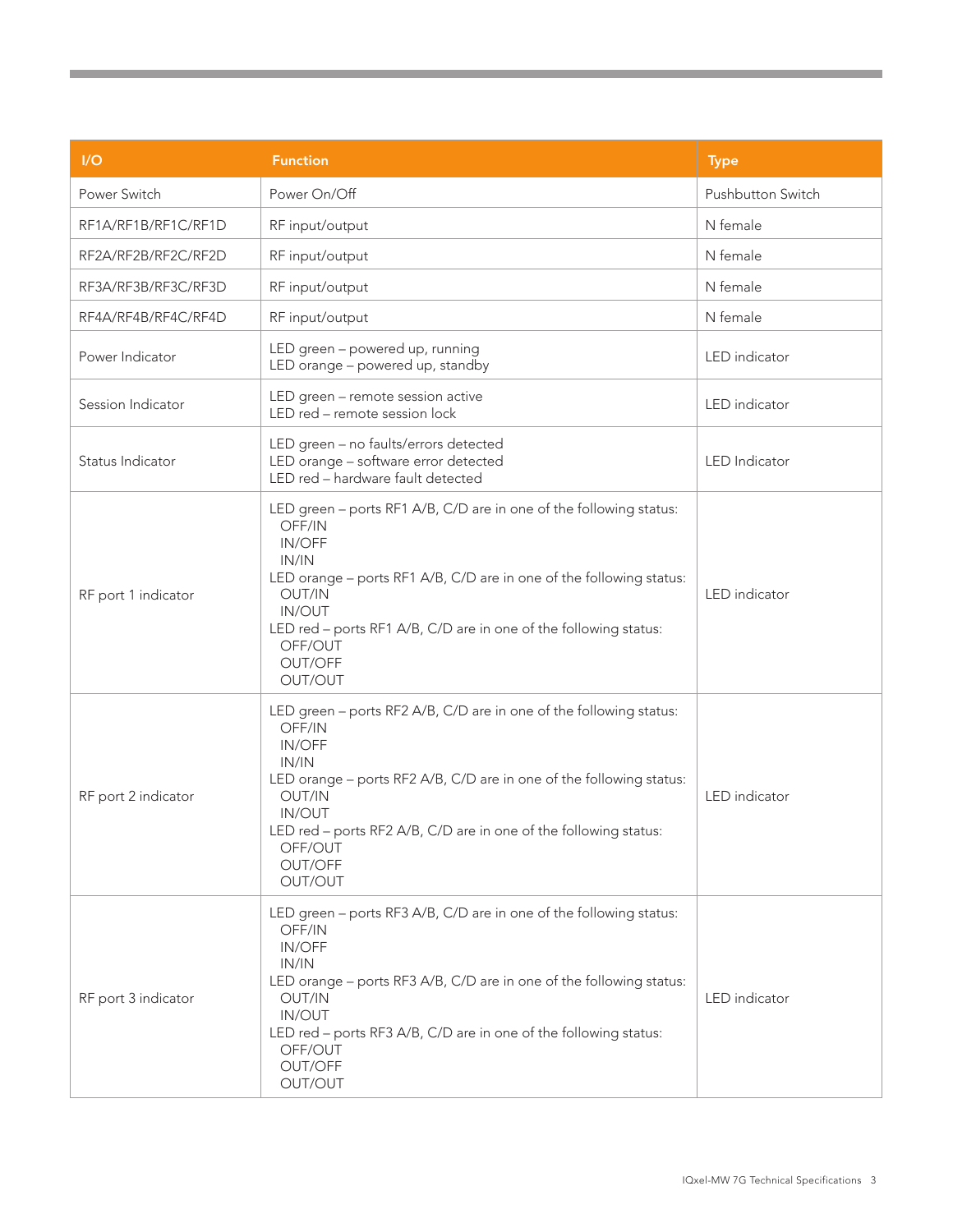| $\mathsf{I}/\mathsf{O}$ | <b>Function</b>                                                                                                                                                                                                                                                                                        | <b>Type</b>   |
|-------------------------|--------------------------------------------------------------------------------------------------------------------------------------------------------------------------------------------------------------------------------------------------------------------------------------------------------|---------------|
| RF port 4 indicator     | LED green – ports RF4 A/B, C/D are in one of the following status:<br>OFF/IN<br>IN/OFF<br>IN/IN<br>LED orange – ports RF4 A/B, C/D are in one of the following status:<br>OUT/IN<br><b>IN/OUT</b><br>LED red – ports RF4 A/B, C/D are in one of the following status:<br>OFF/OUT<br>OUT/OFF<br>OUT/OUT | LED indicator |
| USB (2 ports)           | USB 2.0 compatible connection to external controller                                                                                                                                                                                                                                                   | USB Type A    |

**Contract Contract Contract**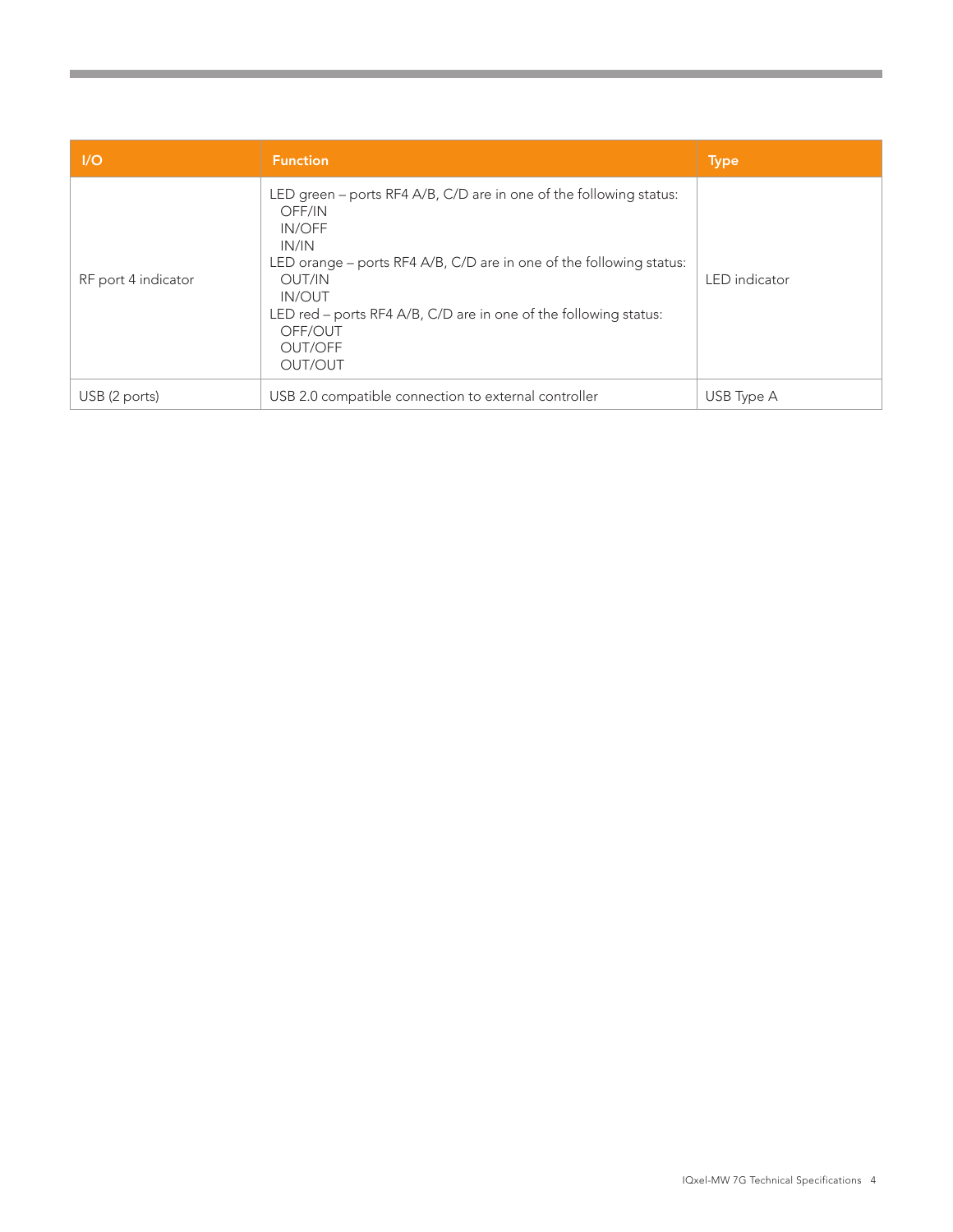### Port Descriptions

#### Rear Panel







16-port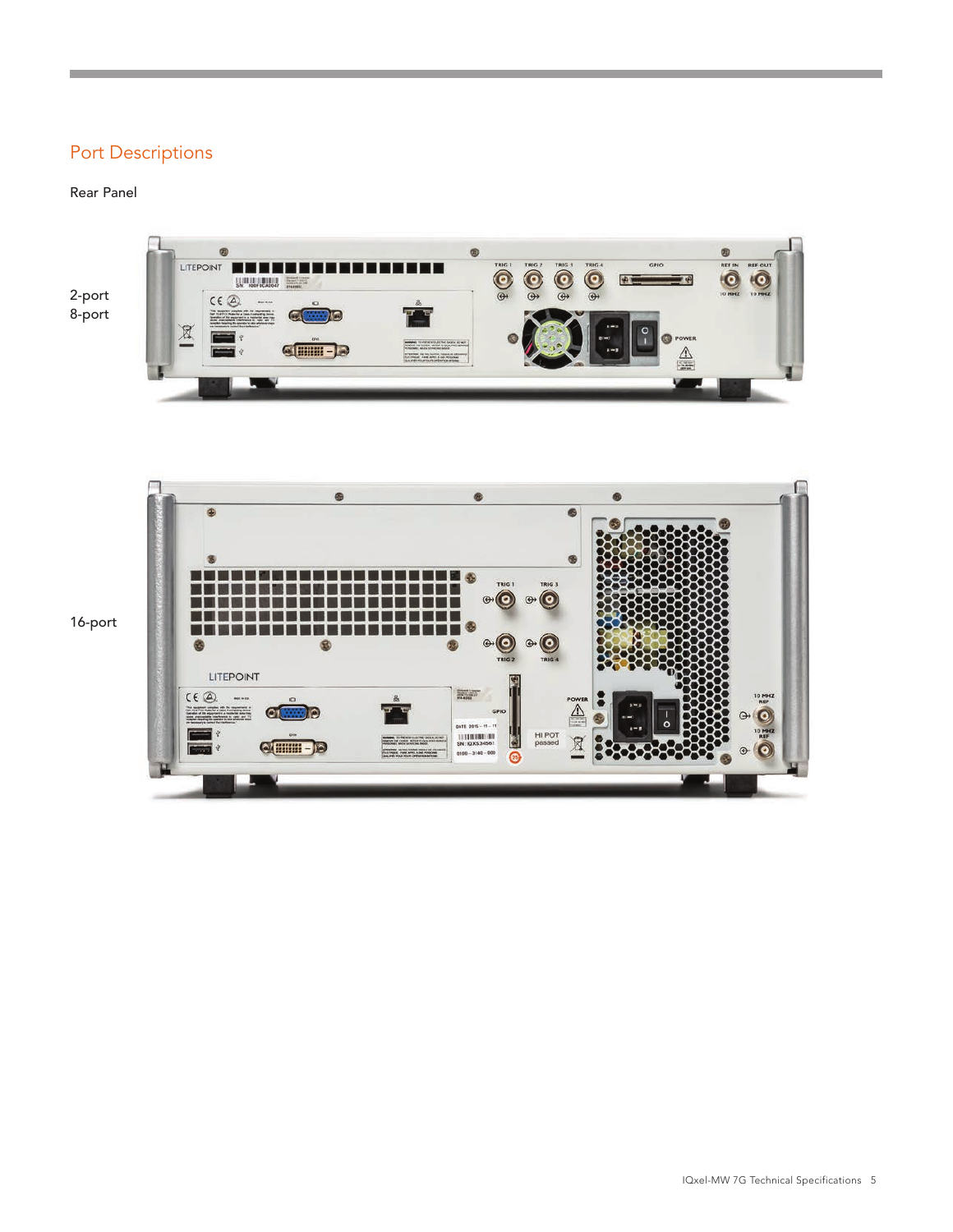#### Rear Panel

| I/O                       | <b>Function</b>                                         | <b>Type</b>                                                                        |
|---------------------------|---------------------------------------------------------|------------------------------------------------------------------------------------|
| 10 MHz ref input          | 10 MHz reference input                                  | <b>BNC</b> female                                                                  |
| 10 MHz ref output         | 10 MHz reference output                                 | <b>BNC</b> female                                                                  |
| Marker out / trigger in 1 | TTL compatible                                          | <b>BNC</b> female                                                                  |
| Marker out / trigger in 2 | TTL compatible                                          | <b>BNC</b> female                                                                  |
| Marker out / trigger in 3 | TTL compatible                                          | <b>BNC</b> female                                                                  |
| Marker out / trigger In 4 | TTL compatible                                          | <b>BNC</b> female                                                                  |
| USB (2 ports)             | USB 2.0 compatible connection<br>to external controller | USB Type A                                                                         |
| AC in                     | AC power input                                          | 100 to 240 VAC (automatically switched)<br>50 to 60 Hz, Includes hard power switch |
| DVI port                  | Display                                                 | DVI-D                                                                              |
| VGA port                  | Display                                                 | VGA-15 pin                                                                         |
| Communication I/O LAN     | 1000 Base-T LAN                                         | <b>RJ-45</b>                                                                       |
| <b>GPIO</b>               | General purpose input/output                            | 50-pin connector                                                                   |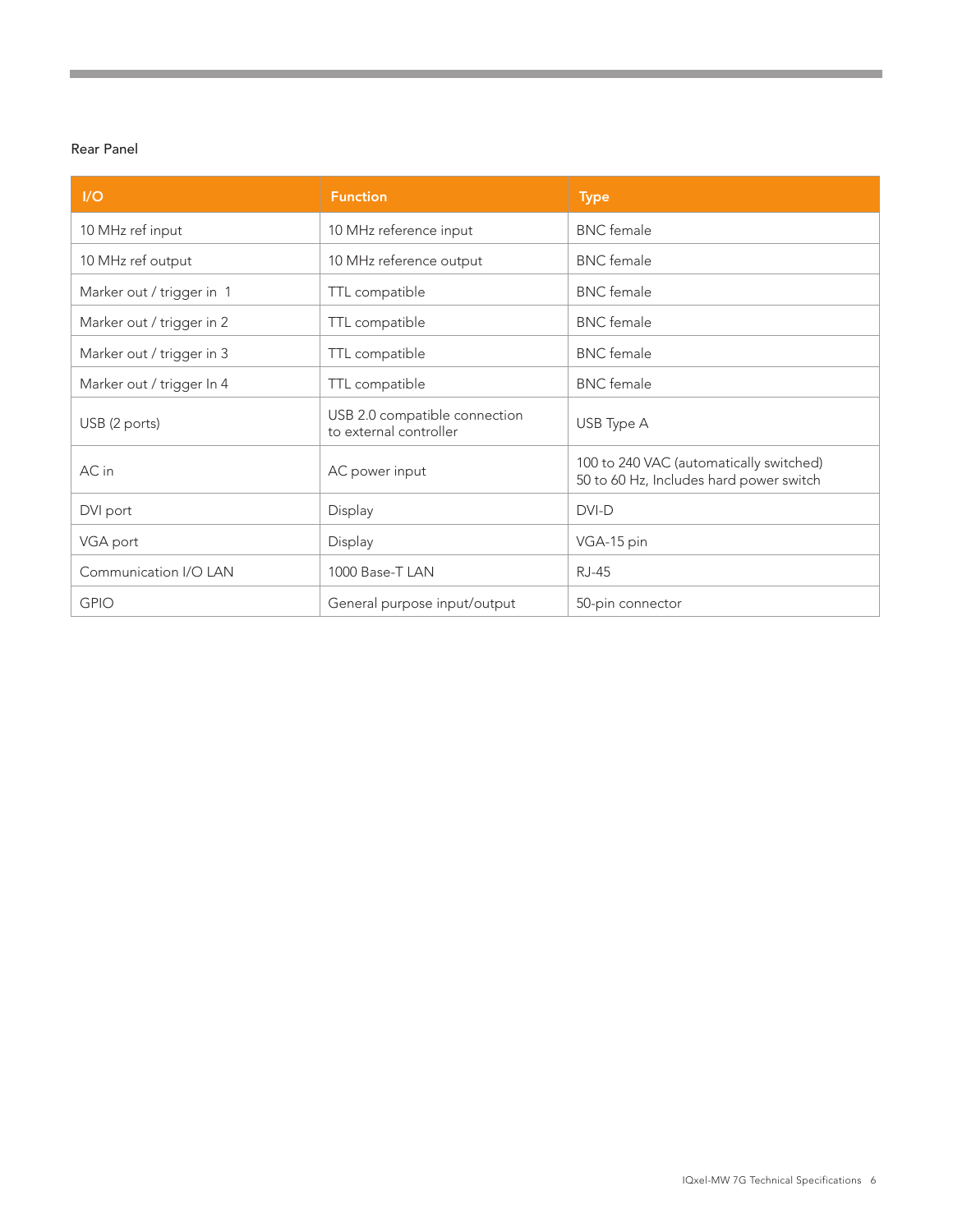### General Hardware Specifications

#### Vector Signal Analyzer (VSA)

| <b>Parameters</b>                   | <b>Ports</b> | Value                                                                                                                                                                                                                                                                                                            |
|-------------------------------------|--------------|------------------------------------------------------------------------------------------------------------------------------------------------------------------------------------------------------------------------------------------------------------------------------------------------------------------|
| Frequency Range                     | RF1 to RF4   | 400 to 7300 MHz (TDD)<br>400 to 3800 MHz (FDD)                                                                                                                                                                                                                                                                   |
| IF Bandwidth                        | RF1 to RF4   | 200 MHz                                                                                                                                                                                                                                                                                                          |
| Input Power                         | RF1 to RF4   | +34 dBm (average)<br>+36 dBm (peak)                                                                                                                                                                                                                                                                              |
| Input Power Accuracy                | RF1 to RF4   | Specification for Input > -40 dBm:<br>$\pm$ 0.5 dB (400 MHz - 3800 MHz)<br>$\pm$ 1 dB (3800 MHz - 7300 MHz)<br>Typical:<br>$\pm$ 0.4 dB (400 MHz - 3800 MHz)<br>$\pm$ 0.5 dB (3800 MHz - 7300 MHz)                                                                                                               |
| Input return loss                   | RF1 to RF4   | 17 dB (400 to 3800 MHz), typical<br>14 dB (3800 to 6000 MHz), typical<br>13 dB (6000 to 7300 MHz), typical                                                                                                                                                                                                       |
| Spurious (signal applied)           | RF1 to RF4   | < -52 dBc (CW, for signal levels greater than -20 dBm)                                                                                                                                                                                                                                                           |
| Spectral Flatness                   | RF1 to RF4   | Specification: $\leq \pm 1$ dB ( $\pm$ 100 MHz)<br>Typical: $\pm$ 0.50 dB ( $\pm$ 100 MHz)                                                                                                                                                                                                                       |
| Inherent spurious floor (no signal) | RF1 to RF4   | RF1 to RF4 $\le$ -80 dBm                                                                                                                                                                                                                                                                                         |
| Noise Figure                        | RF1 to RF4   | at minimum input attenuation<br>$\leq$ 25 dB (< 6000 MHz)<br>$\leq$ 30 dB ( $\geq$ 6000 MHz)                                                                                                                                                                                                                     |
| Integrated Phase Noise              | RF1 to RF4   | $\leq$ 0.3 degrees (100 Hz to 1 MHz)<br>0.2 degrees (100 Hz to 1 MHz), typical                                                                                                                                                                                                                                   |
| Signal to Noise Ratio               | RF1 to RF4   | $\geq$ 55 dB 100 kHz RBW                                                                                                                                                                                                                                                                                         |
| Sample data rates                   |              | 10, 20, 30.72, 40, 80, 160, 240 MHz                                                                                                                                                                                                                                                                              |
| Waveform Capture Duration           |              | at 10 MHz sampling data rate:<br>9600 ms<br>at 20 MHz sampling data rate:<br>4800 ms<br>at 30.72 MHz sampling data rate: 3125 ms<br>at 40 MHz sampling data rate:<br>2400 ms<br>at 80 MHz sampling data rate:<br>1200 ms<br>at 160 MHz sampling data rate:<br>600 ms<br>at 240 MHz sampling data rate:<br>400 ms |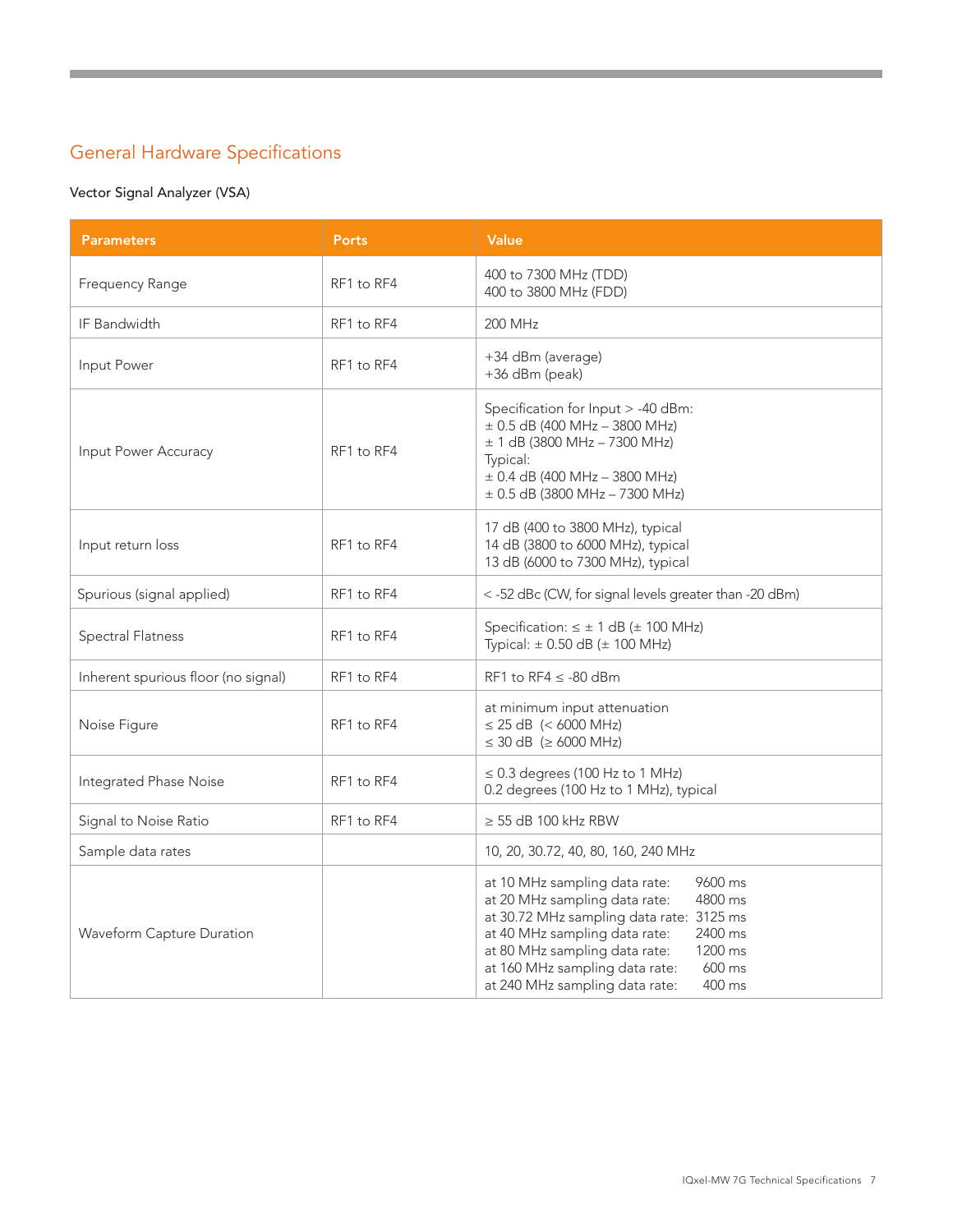#### RF Analyzer – Signal Trigger

| <b>Parameter</b>                | Range                              |           |
|---------------------------------|------------------------------------|-----------|
|                                 | Wideband RF                        | -40 dBm   |
| Absolute minimum value          | Video (Level or Egde)              | $-40$ dBm |
| Absolute maximum value          | Limited by the maximum input power |           |
| Edge trigger relative threshold | Up to -40 dB below RLEV            |           |
| Level accuracy                  | ± 2 dB                             |           |

#### Vector Signal Generator (VSG)

| <b>Parameters</b>                                                                                              | <b>Ports</b>                                                | Value                                                                                                                                                                                                                                                                               |
|----------------------------------------------------------------------------------------------------------------|-------------------------------------------------------------|-------------------------------------------------------------------------------------------------------------------------------------------------------------------------------------------------------------------------------------------------------------------------------------|
| Frequency Range                                                                                                | RF1 to RF4                                                  | 400 to 7300 MHz (TDD)<br>400 to 3800 MHz (FDD)                                                                                                                                                                                                                                      |
| IF Bandwidth                                                                                                   | RF1 to RF4                                                  | 200 MHz                                                                                                                                                                                                                                                                             |
| Output Power Range (CW)<br>RF1 to RF4<br>Output Power Range (CW)<br>(VSG1 + VSG2 through internal<br>combiner) |                                                             | 1 port active:<br>+5 to -130 dBm (< 6000 MHz)<br>+2 to -130 dBm ( $\geq$ 6000 MHz)<br>All ports active:<br>0 to -130 dBm (< 6000 MHz)<br>$-3$ to $-130$ dBm ( $\geq 6000$ MHz)                                                                                                      |
|                                                                                                                |                                                             | 1 port active: -5 to -130 dBm<br>All ports active: -10 to -130 dBm<br>Internal combiner: Max power delta between VSG1 and VSG2<br>$\leq$ 30 dB, and VSG1 (Signal of Interest) $\geq$ VSG2 (Interferer)                                                                              |
|                                                                                                                | RF1 to RF4<br>(1 port active)                               | Specifications and [Typical]:<br>$\pm$ 0.5 dB @ levels $\ge$ -50 dBm (400 MHz to 3800 MHz)<br>± 1 dB [0.7 dB] @ levels ≥ -50 dBm (3800 MHz to 7300 MHz)<br>$\pm$ 0.75 dB @ -100 to < -50 dBm (400 MHz to 3800 MHz)<br>$\pm$ 1 dB @ -100 to < -50 dBm (3800 MHz to 7300MHz)          |
| <b>Output Power Accuracy</b>                                                                                   | RF1 to RF4<br>(Broadcast mode,<br>all ports active)         | Specifications and [Typical]:<br>$\pm$ 0.75 dB @ levels $\ge$ -50 dBm (600 MHz to 3800 MHz)<br>$\pm$ 1.25 dB [1 dB] @ levels $\ge$ -50 dBm (3800 MHz to 7300 MHz)<br>$\pm$ 1 dB @ -100 to < -50 dBm (600 MHz to 3800 MHz)<br>$\pm$ 1.5 dB @ -100 to < -50 dBm (3800 MHz to 7300MHz) |
|                                                                                                                | RF1 to RF4<br>(1 port active, through<br>internal combiner) | Specifications:<br>$\pm$ 1dB @ levels $\ge$ -50 dBm (400 MHz to 3800 MHz)<br>$\pm$ 1.25 dB @ levels $\ge$ -50 dBm (3800 MHz to 7300 MHz)<br>$\pm$ 1.25 dB @ levels < -50 dBm (400 MHz to 3800 MHz)<br>± 1.5 dB @ levels < -50 dBm (3800 MHz to 7300 MHz)                            |
| Output return loss                                                                                             | RF1 to RF4                                                  | 17 dB, 400 to 3800 MHz, typical<br>14 dB, 3800 to 6000 MHz, typical<br>13 dB, 6000 to 7300 MHz, typical                                                                                                                                                                             |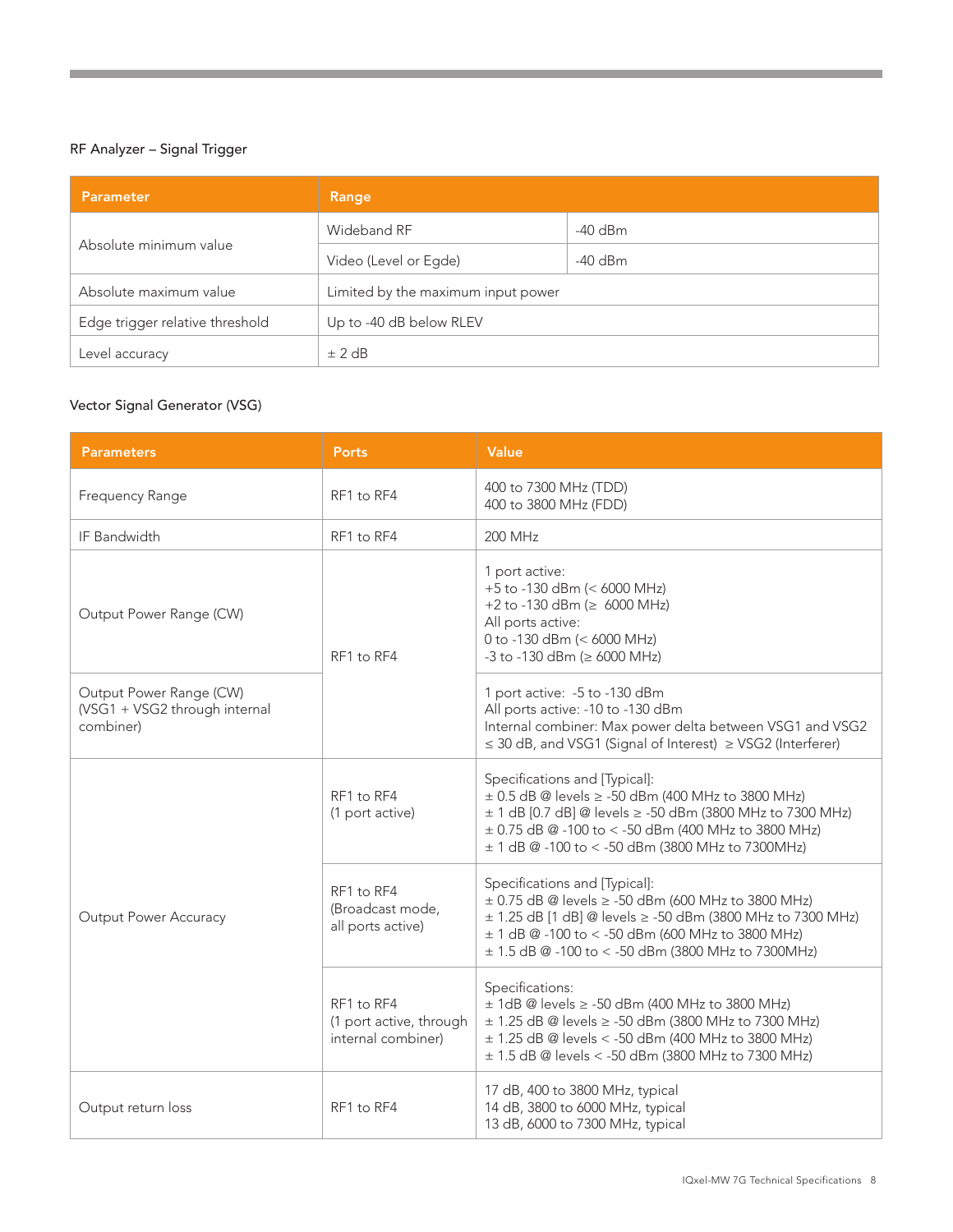| <b>Parameters</b>                 | Ports      | Value                                                                                                                                                                                                                                    |                                        |                                                                         |
|-----------------------------------|------------|------------------------------------------------------------------------------------------------------------------------------------------------------------------------------------------------------------------------------------------|----------------------------------------|-------------------------------------------------------------------------|
|                                   | RF1 to RF4 | Specification:                                                                                                                                                                                                                           | $\le$ -40 dBc (200 MHz, >-55 dBm) (CW) |                                                                         |
| Spurious (in channel)             |            | Typical:                                                                                                                                                                                                                                 |                                        | $\le$ -50 dBc (200 MHz, >-55 dBm) (CW)                                  |
| Spurious (out of channel)         | RF1 to RF4 | Out-of-band ( $> \pm 100$ MHz<br>from carrier) (CW, excluding<br>harmonic distortions)                                                                                                                                                   |                                        | $\le$ -40 dBc (<6000 MHz)<br>$\le$ -35 dBc ( $\ge$ 6000 MHz)            |
|                                   |            | 2nd and 3rd Harmonics                                                                                                                                                                                                                    |                                        | < -25 dBc (400 to 7300 MHz,<br>$< -5$ dBm)                              |
|                                   |            | Specification:                                                                                                                                                                                                                           |                                        | $\pm$ 1 dB ( $\pm$ 100 MHz)                                             |
| <b>Spectral Flatness</b>          | RF1 to RF4 | Typical:                                                                                                                                                                                                                                 | $\pm$ 0.50 dB ( $\pm$ 100 MHz)         |                                                                         |
| Integrated Phase Noise (TDD Mode) |            | $\leq$ 0.3 degrees (100 Hz to 1 MHz)                                                                                                                                                                                                     |                                        |                                                                         |
| Integrated Phase Noise (FDD Mode) |            | $\leq$ 0.4 degrees (100 Hz to 1 MHz)                                                                                                                                                                                                     |                                        |                                                                         |
|                                   |            | Specification:                                                                                                                                                                                                                           |                                        | $\geq 60$ dB (100 KHz signal BW),<br>power level -40 dBm                |
| Signal to Noise Ratio             |            | Typical:                                                                                                                                                                                                                                 |                                        | $\geq$ 70 dB (100 KHz signal BW),<br>power level -40 dBm                |
| Carrier leakage                   |            | $\le$ -40 dBc (CW output) for Power > -50 dBm                                                                                                                                                                                            |                                        |                                                                         |
| Gap power                         |            | $\leq$ -90 dBm/100 kHz                                                                                                                                                                                                                   |                                        |                                                                         |
| Sampling data rate                |            | 10, 20, 30.72, 40, 80, 160, 240 MHz                                                                                                                                                                                                      |                                        |                                                                         |
| Waveform Playback Duration        |            | at 10 MHz sampling data rate:<br>at 20 MHz sampling data rate:<br>at 30.72 MHz sampling data rate:<br>at 40 MHz sampling data rate:<br>at 80 MHz sampling data rate:<br>at 160 MHz sampling data rate:<br>at 240 MHz sampling data rate: |                                        | 9600 ms<br>4800 ms<br>3125 ms<br>2400 ms<br>1200 ms<br>600 ms<br>400 ms |

#### Port Isolation

| <b>Measurement</b>     | Value                                                                                                                                                                                                                     |
|------------------------|---------------------------------------------------------------------------------------------------------------------------------------------------------------------------------------------------------------------------|
| Port to Port Isolation | VSA-to-VSA:<br>100 dB, <2500 MHz, typical<br>90 dB, >2500 MHz, typical<br>VSG-to-VSG:<br>90 dB, <2500 MHz, typical<br>80 dB, >2500 MHz, typical<br>VSG-to-VSA:<br>100 dB, <2500 MHz, typical<br>80 dB, >2500 MHz, typical |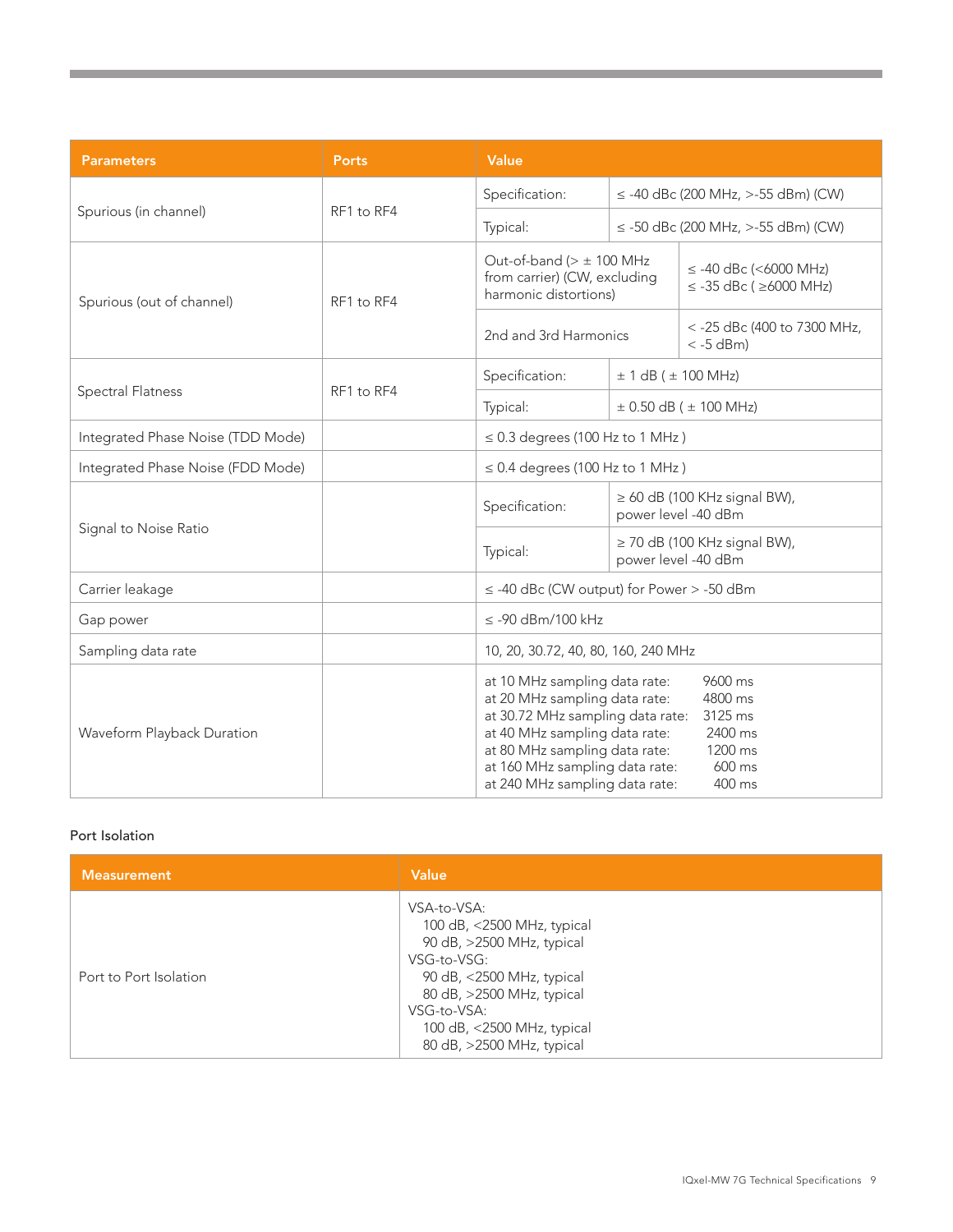#### Timebase

| <b>Parameters</b>                                         | Value                                                             |
|-----------------------------------------------------------|-------------------------------------------------------------------|
| Oscillator type                                           | OCXO                                                              |
| Frequency                                                 | 10 MHz                                                            |
| Initial accuracy (25°C, after 60 minute warm-up)          | $< +/- 0.05$ ppm                                                  |
| Maximum aging                                             | $< +/- 0.1$ ppm per year                                          |
| Temperature stability                                     | $\epsilon$ +/-0.05 ppm over 0°C to 50°C range, referenced to 25°C |
| Warm-up time (to within $\pm 0.1$ ppm at 25 $^{\circ}$ C) | 30 minutes                                                        |

#### Frequency Reference Input

| <b>Parameters</b>       | Value              |
|-------------------------|--------------------|
| Frequency               | 10 MHz             |
| Max Frequency Variation | $0.5$ ppm          |
| Input Voltage Range     | 0.3 Vpp to 4.0 Vpp |
| Impedance               | $200 \Omega$       |

#### Frequency Reference Output

| <b>Parameters</b> | Value      |
|-------------------|------------|
| Frequency         | 10 MHz     |
| Output Voltage    | $>0.8$ Vpp |
| Impedance         | $50\Omega$ |

#### TTL Trigger Input/Output

| Parameter                   | Value                                                 |
|-----------------------------|-------------------------------------------------------|
| Impedance                   | $5 \, \text{k}\Omega$ nominal                         |
| Trigger1/2/3/4 Input Level  | $3.5 V - V(H)$<br>$1.5 V - V(IL)$                     |
| Trigger1/2/3/4 Output Level | 3.8 V to 4.9 V - V(OH)<br>$0.1$ V to $0.55$ V - V(OL) |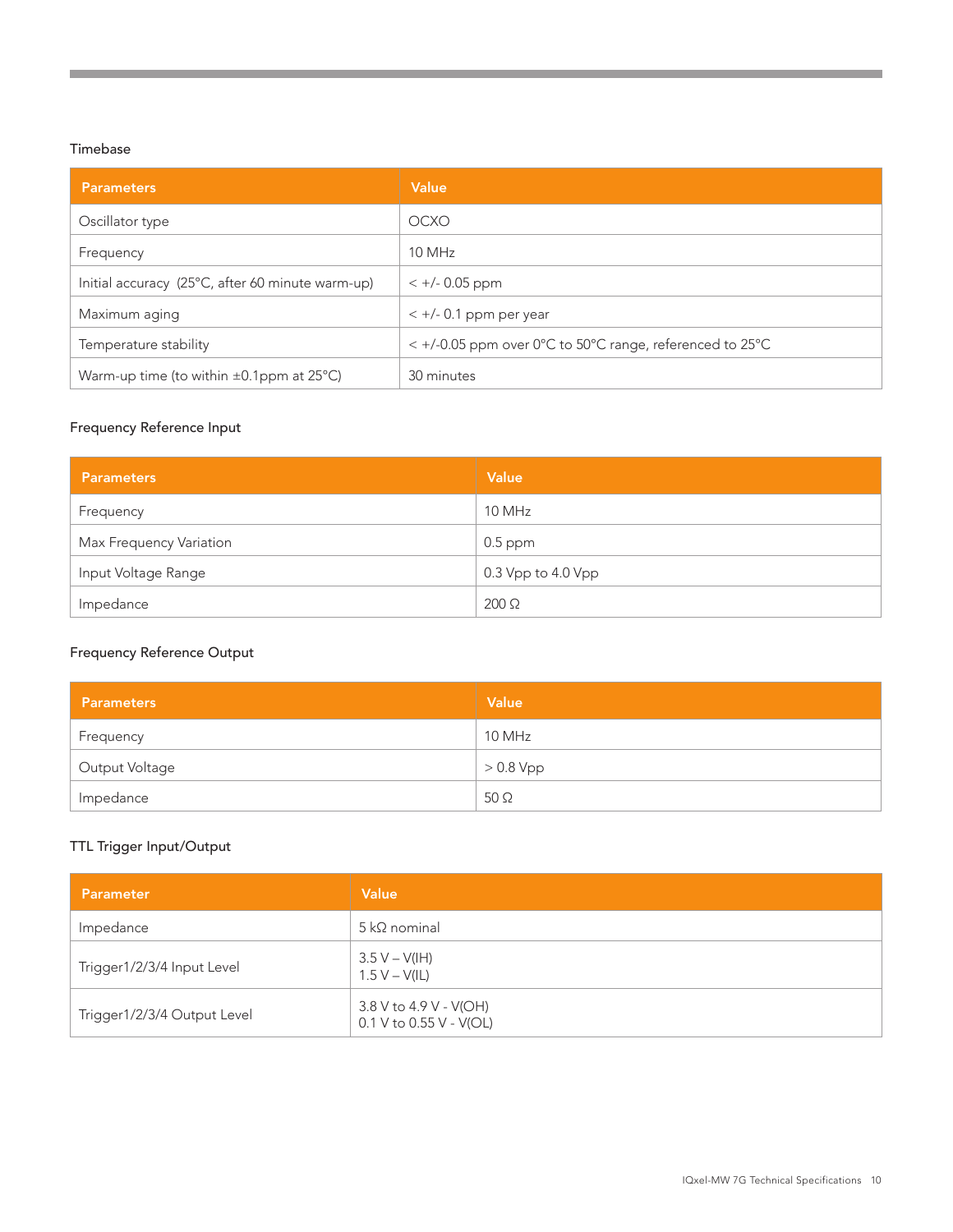#### Wireless LAN 802.11a/b/g/n/p/j/ah/af, 802.11ac (Wi-Fi 5), 802.11ax (Wi-Fi 6, Wi-Fi 6E) Measurement Specifications

| <b>Controls</b>     | <b>Description</b>                                                                                                                                                                                                                          | <b>Performance</b>                                                                                                                                                             |
|---------------------|---------------------------------------------------------------------------------------------------------------------------------------------------------------------------------------------------------------------------------------------|--------------------------------------------------------------------------------------------------------------------------------------------------------------------------------|
| <b>EVM</b>          | EVM averaged over payload based<br>on standard requirements (Typical)                                                                                                                                                                       | Residual loopback EVM <sup>1</sup> :<br>$\le$ -51 dB (+20 to -20 dBm, full packet channel<br>estimation)<br>$\le$ -48 dB (+20 to -20 dBm, preamble only<br>channel estimation) |
|                     |                                                                                                                                                                                                                                             | 2.4 GHz frequency band<br>802.11ax waveform, 40 MHz, MCS 11, low<br>distortion mode power levels from -5 to +20<br>dBm measured with an external amplifier                     |
|                     |                                                                                                                                                                                                                                             | $\le$ -51 dB (+20 to -18 dBm, full packet channel<br>estimation)<br>$\le$ -48 dB (+20 to -18 dBm, preamble only<br>channel estimation)                                         |
|                     |                                                                                                                                                                                                                                             | 5 and 6 GHz frequency bands<br>802.11ax waveform, 80 MHz, MCS 11<br>low distortion mode power levels from -8 to<br>+20 dBm measured with an external amplifier                 |
|                     | Residual loopback EVM <sup>1</sup> :<br>estimation)<br>EVM averaged over payload based<br>estimation)<br>on standard requirements (Nominal)<br>Conditions:<br>Measured at 7015 MHz<br>Averaged over 20 packets<br>Using low distortion mode | $\le$ -52 dB (-10 dBm, full packet channel                                                                                                                                     |
|                     |                                                                                                                                                                                                                                             | $\le$ -49 dB (-10 dBm, preamble only channel                                                                                                                                   |
|                     |                                                                                                                                                                                                                                             | 802.11ax waveform, 80 MHz, MCS 11                                                                                                                                              |
| Peak power          | Peak power over all symbols (dBm)                                                                                                                                                                                                           |                                                                                                                                                                                |
| RMS power           | All: average power of complete data<br>capture (dBm)                                                                                                                                                                                        | VSA power accuracy:<br>$\pm$ 0.5 dB (400 MHz - 3800 MHz)<br>$\pm$ 1 dB (3800 MHz – 7300 MHz)                                                                                   |
|                     | No gap: average power over all<br>symbols after removal of any gap<br>between packets (dBm)                                                                                                                                                 |                                                                                                                                                                                |
| Max avg power       | Peak value of the amplitude as a<br>moving average over 40 samples (dBm)                                                                                                                                                                    |                                                                                                                                                                                |
| I/Q amplitude error | I/Q amplitude imbalance (%) and<br>approximate contribution to EVM (dB)                                                                                                                                                                     |                                                                                                                                                                                |
| I/Q phase error     | I/Q phase imbalance (degrees) and<br>approximate contribution to EVM (dB)                                                                                                                                                                   |                                                                                                                                                                                |
| Frequency error     | Carrier frequency error (kHz)                                                                                                                                                                                                               | VSA measurement error:<br>$\leq \pm 0.2$ ppm calibrated                                                                                                                        |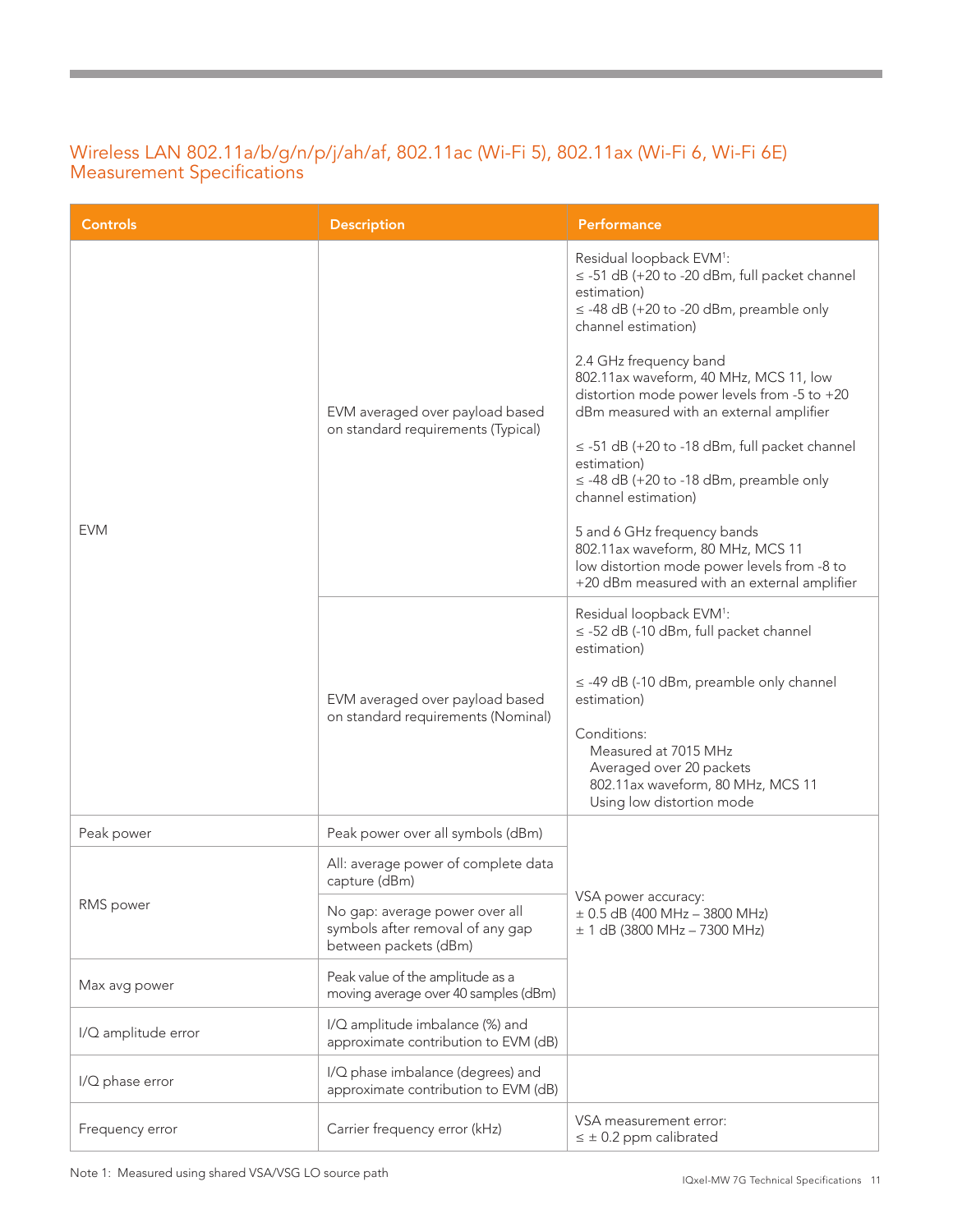| RMS phase noise                                          | Integrated phase noise (degrees)                                                                                                                                                                                                                                                                                                                                                                                              | VSA integrated phase noise:<br>< 0.3 degrees (100 Hz to 1 MHz) |
|----------------------------------------------------------|-------------------------------------------------------------------------------------------------------------------------------------------------------------------------------------------------------------------------------------------------------------------------------------------------------------------------------------------------------------------------------------------------------------------------------|----------------------------------------------------------------|
| <b>PSD</b>                                               | Power spectral density<br>(dBm/RBW per 100kHz)                                                                                                                                                                                                                                                                                                                                                                                |                                                                |
| Spectral mask                                            | Transmit spectrum mask                                                                                                                                                                                                                                                                                                                                                                                                        |                                                                |
| Spectral flatness                                        | Reflects variation of signal energy as a<br>function of OFDM subcarrier number                                                                                                                                                                                                                                                                                                                                                | VSA flatness over 160 MHz BW: ± 1 dB                           |
| CCDF (complementary cumulative<br>distribution function) | Probability of peak signal power<br>being greater than a given power<br>level versus peak-to-average power<br>ratio (dB)                                                                                                                                                                                                                                                                                                      |                                                                |
| Power on / power down ramp                               | On: relative power level (% of<br>average) versus time<br>(CCK signals only)<br>Power-on time from 10% to 90%<br>Power-on time from 90% power level<br>to start of packet<br>(Not provided for OFDM signals)<br>Off: relative power level (% of<br>average) versus time<br>(CCK signals only)<br>Power-off time from 90% to 10%<br>Power-off time from 90% power level<br>to end of packet<br>(Not provided for OFDM signals) |                                                                |
| Eye diagram                                              | I and Q channels versus time (DSSS<br>signals only)                                                                                                                                                                                                                                                                                                                                                                           |                                                                |
| PSDU data                                                | Recovered binary data sequence,<br>including the MAC header and<br>Frame Check Sequence, if present                                                                                                                                                                                                                                                                                                                           |                                                                |
| Raw capture data                                         | I and Q signals versus time                                                                                                                                                                                                                                                                                                                                                                                                   |                                                                |
| General waveform analysis                                | DC offset, RMS level, minimum/<br>maximum amplitude, peak-to-peak<br>amplitude, RMS I- and Q-channel<br>levels                                                                                                                                                                                                                                                                                                                |                                                                |

,我们也不会有什么。""我们的人,我们也不会有什么?""我们的人,我们也不会有什么?""我们的人,我们也不会有什么?""我们的人,我们也不会有什么?""我们的人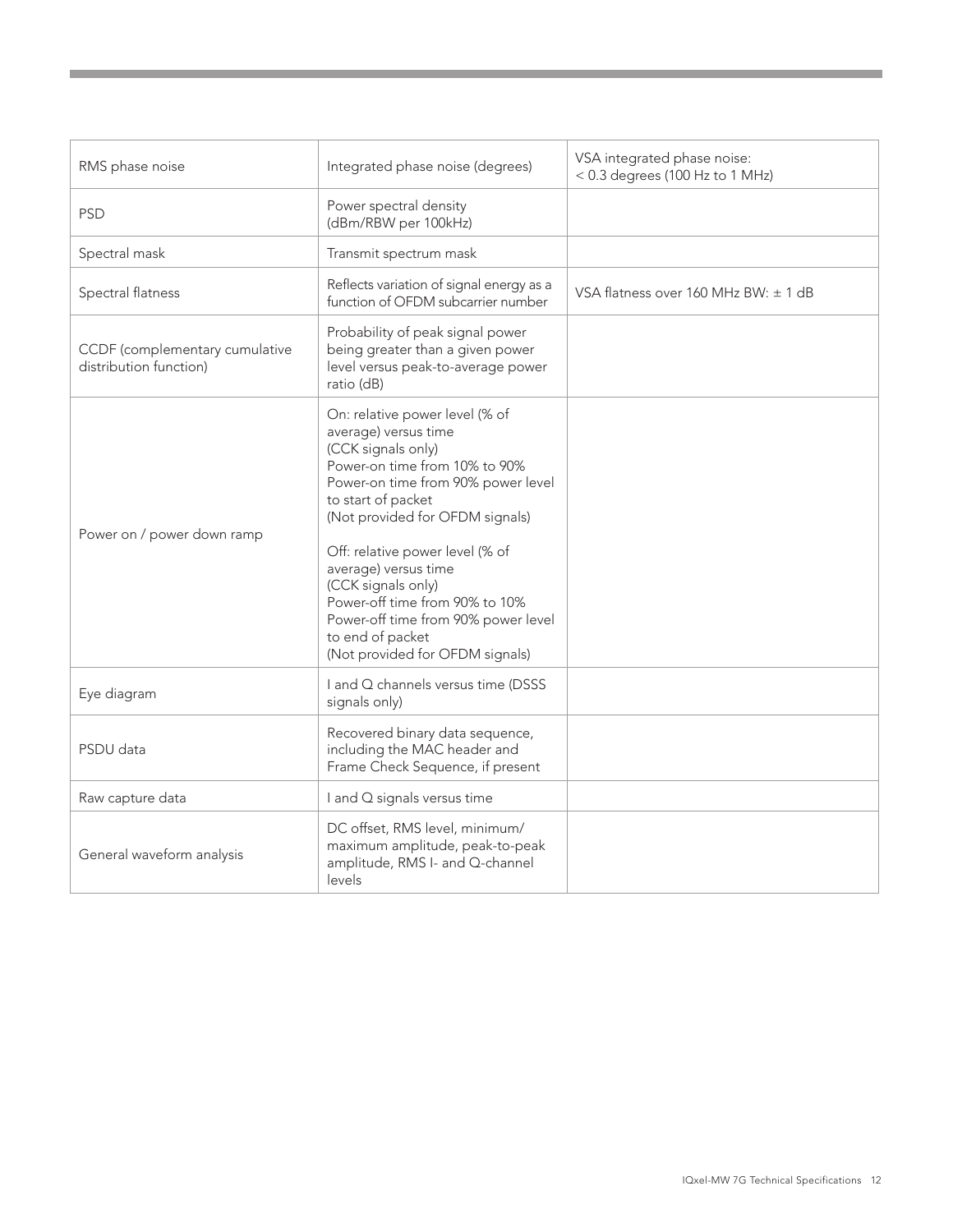### 802.11ax (Wi-Fi 6, Wi-Fi 6E) Waveform Generation

| <b>Feature</b>                | Configuration                                                                                                          |
|-------------------------------|------------------------------------------------------------------------------------------------------------------------|
| PPDU format                   | HE-SU, HE-MU, HE-EXT-SU (extended range), HE-TRIG (trigger based)                                                      |
| Bandwidth                     | 20 MHz, 40 MHz, 80 MHz, 160 MHz, 80 + 80 MHz                                                                           |
| Modulation                    | BPSK, QPSK, 16-QAM, 64-QAM, 256-QAM, 1024-QAM, 4096-QAM                                                                |
| <b>OFDMA</b>                  | HE-MU (Downlink), HE-TRIG PPDU (Uplink)                                                                                |
| <b>MU MIMO</b>                | Downlink, Uplink, up to 8 users                                                                                        |
| HE PPDU configuration         | HE-LTF, GI time, SIG-A, SIG-B                                                                                          |
| DCM (Dual Carrier Modulation) | On, Off                                                                                                                |
| Coding type                   | LDPC, BCC                                                                                                              |
| HE-MU PPDU configuration      | Per RU configuration: Station ID, size, user number, index, segment, power boost factor,<br>MCS index, spatial mapping |
| Trigger Frame configuration   | Per RU configuration: index, RU allocation, MCS index, target RSSI                                                     |
| <b>HE-TRIG based PPDU</b>     | Per RU configuration: size, user number, index, MCS index, spatial mapping                                             |

### 802.11ax (Wi-Fi 6, Wi-Fi 6E) Waveform Analysis

| <b>Feature</b>                            | Configuration                                                                                                                                                                                                                                                                                                                                                                          |
|-------------------------------------------|----------------------------------------------------------------------------------------------------------------------------------------------------------------------------------------------------------------------------------------------------------------------------------------------------------------------------------------------------------------------------------------|
| PPDU format                               | HE-SU, HE-MU, HE-EXT-SU (extended range), HE-TRIG (trigger based)                                                                                                                                                                                                                                                                                                                      |
| TX Quality Info                           | PSDU analysis and decode including HE-LTF, GI time, SIG-A, SIG-B and CRC,<br>user number, RU index, size, MCS index                                                                                                                                                                                                                                                                    |
| Downlink OFDMA &<br>MU-MIMO analysis      | Per User/RU composite and individual EVM and Power results                                                                                                                                                                                                                                                                                                                             |
| Uplink HE-TRIG PPDU &<br>MU-MIMO analysis | Per User/RU composite and individual EVM and Power results including<br>EVM of unoccupied tones                                                                                                                                                                                                                                                                                        |
| Trigger Frame analysis                    | Decode of common info fields and user info fields                                                                                                                                                                                                                                                                                                                                      |
| Trigger Based Test                        | Dual ended test designed to verify STA and AP compliance for HE-TRIG PPDU:<br>Downlink transmission of Trigger frame with configurable index, RU allocation,<br>MCS index, target RSSI<br>Uplink analysis of STA Carrier Frequency Offset (CFO) in the HE-TRIG PPDU<br>per user/RU<br>Uplink analysis of time offset between the trigger frame and the STA HE-TRIG<br>PPDU per user/RU |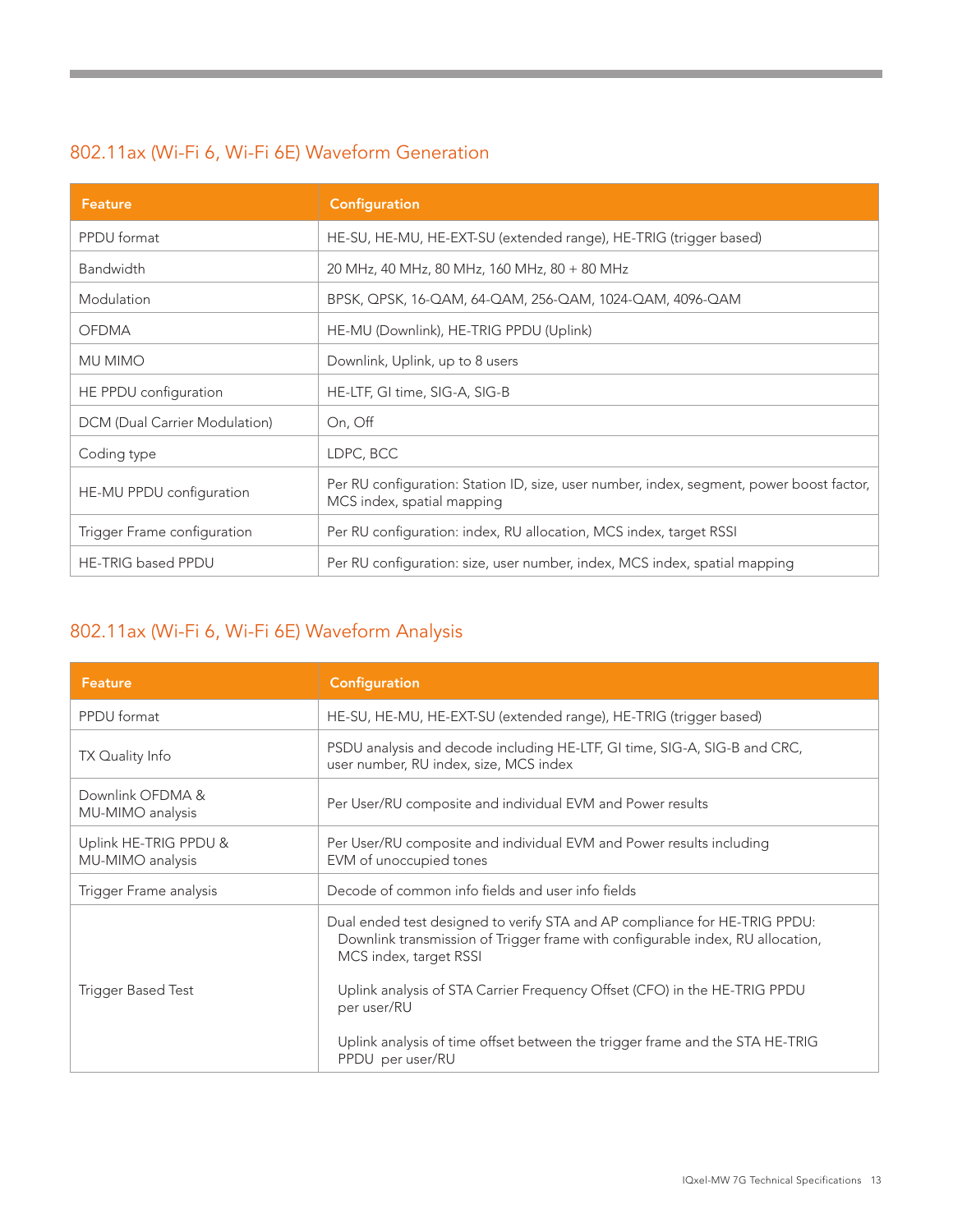### 802.11be EHT160 MHz Product Option

### Wireless LAN 802.11be (Wi-Fi 7) Measurement Specifications

| <b>Controls</b>                                                                                                                       | <b>Description</b>                                                                                                    | <b>Performance</b>                                                                                           |
|---------------------------------------------------------------------------------------------------------------------------------------|-----------------------------------------------------------------------------------------------------------------------|--------------------------------------------------------------------------------------------------------------|
| <b>EVM</b>                                                                                                                            | Residual loopback EVM averaged<br>over payload based on standard<br>requirements, full packet channel<br>estimation   | $\le$ -52 dB, nominal<br>$\le$ -51 dB (-8 dBm to -18 dBm), typical<br>6 GHz frequency band, 160 MHz channel  |
|                                                                                                                                       |                                                                                                                       | $\le$ -53 dB, nominal<br>$\le$ -52 dB (-8 dBm to -18 dBm), typical<br>5 GHz frequency band, 160 MHz channel  |
|                                                                                                                                       | Residual loopback EVM averaged<br>over payload based on standard<br>requirements, preamble only channel<br>estimation | $\le$ -48 dB, nominal<br>$\le$ -47 dB (-8 dBm to -18 dBm), typical<br>6 GHz frequency band, 160 MHz channel  |
|                                                                                                                                       |                                                                                                                       | $\leq$ -49 dB, nominal<br>$\le$ -48 dB (-8 dBm to -18 dBm), typical<br>5 GHz frequency band, 160 MHz channel |
| Conditions:<br>802.11be waveform, 160 MHz, MCS 13<br>Low Distortion Mode<br>Loopback EVM measured using common VSA/VSG LO source path |                                                                                                                       |                                                                                                              |

#### 802.11be (Wi-Fi 7) Waveform Generation and Analysis (Compliant Draft 1.1)

| <b>Feature</b>         | Configuration                                                                                                                                                |
|------------------------|--------------------------------------------------------------------------------------------------------------------------------------------------------------|
| PPDU format            | EHT MU (OFDMA, non-OFDMA SU, non-OFDMA MU), EHT TB, EHT Sounding NDP                                                                                         |
| <b>Bandwidth</b>       | 20 MHz, 40 MHz, 80 MHz, 160 MHz                                                                                                                              |
| Modulation             | BPSK, QPSK, 16-QAM, 64-QAM, 256-QAM, 1024-QAM, 4096-QAM, DCM, DUP-DCM<br>MCS 0-15                                                                            |
| <b>OFDMA</b>           | HE-MU PPDU (Downlink), HE-TRIG PPDU (Uplink)                                                                                                                 |
| <b>MU MIMO</b>         | Downlink, Uplink, up to 8 streams                                                                                                                            |
| EHT PPDU configuration | U-SIG, EHT-SIG, EHT-STF, EHT-LTF, Data, PE                                                                                                                   |
| <b>EHT DL-OFDMA</b>    | <b>DL-OFDMA MU</b><br>All RU sizes (26 to 996x4)<br>All Multi-RU combinations with and without preamble puncturing<br>Power boost factor for individual RU's |
| EHT UL-OFDMA (TB PPDU) | <b>MU TB PPDU</b><br>All RU sizes (26 to 996x4)<br>All Multi-RU combinations<br>TB PPDU CFO testing<br>EHT variant trigger frames                            |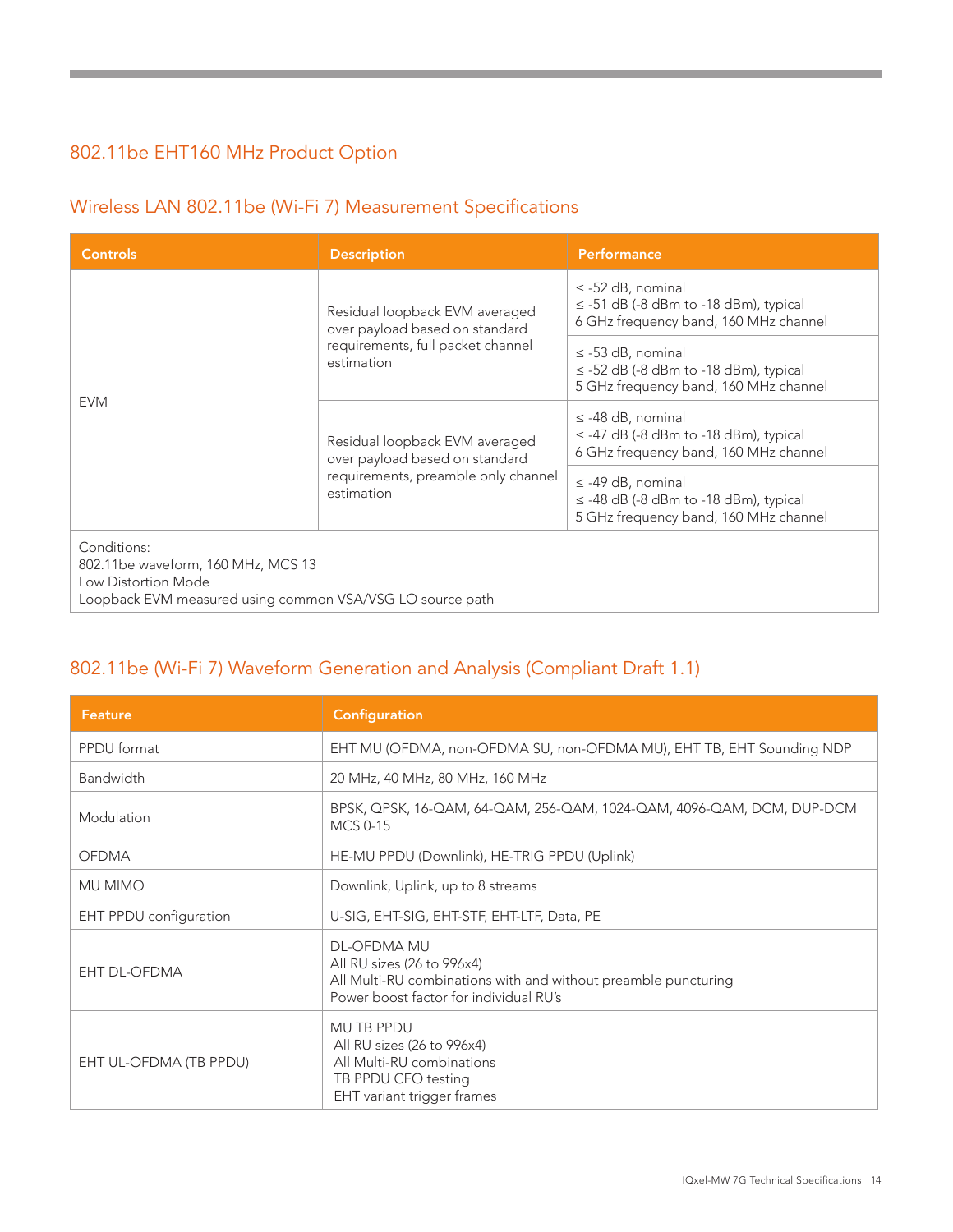#### MIMO System Performance

The additional specifications in the table below apply to the complete IQxel-MW 7G MIMO system.

| Measurement                  | Range             |
|------------------------------|-------------------|
| VSA capture trigger accuracy | $\leq \pm 3.5$ ns |
| VSA start trigger accuracy   | $\leq \pm 3.5$ ns |

#### 802.11az Waveform Generation and Analysis (Compliant Draft 1.5)

| l Feature i       | <b>Description</b>                                                              |
|-------------------|---------------------------------------------------------------------------------|
| FTM legacy        |                                                                                 |
| HE Ranging NDP    | HE SU and HE MU sounding NDP PPDU, HE SU and HE MU secure*<br>sounding NDP PPDU |
| HE TB Ranging NDP | HE SU and HE MU sounding NDP PPDU, HE SU and HE MU secure*<br>sounding NDP PPDU |

\* Analysis of secure ranging requires user imported LTF-Keys

### 802.11ba Wake Up Radio Waveform Generation and Analysis (Compliant Draft 7.0)

| <b>Feature</b>           | <b>Description</b>                                                                                                                                                                                            |
|--------------------------|---------------------------------------------------------------------------------------------------------------------------------------------------------------------------------------------------------------|
| <b>WUR Basic PPDU</b>    | WUR Basic PPDU 20 MHz, LDR, HDR                                                                                                                                                                               |
| <b>Transmitter Tests</b> | Phase and Symbol clock error<br>LO leakage<br>Transmit On and Off Symbols power ratio (sync and data fields)<br>Correlation test (sync and data fields)<br>Spectral flatness (average, low limit, high limit) |
| <b>Receiver Tests</b>    | CRC state<br>Symbol Clock error<br>Phase and amplitude imbalance                                                                                                                                              |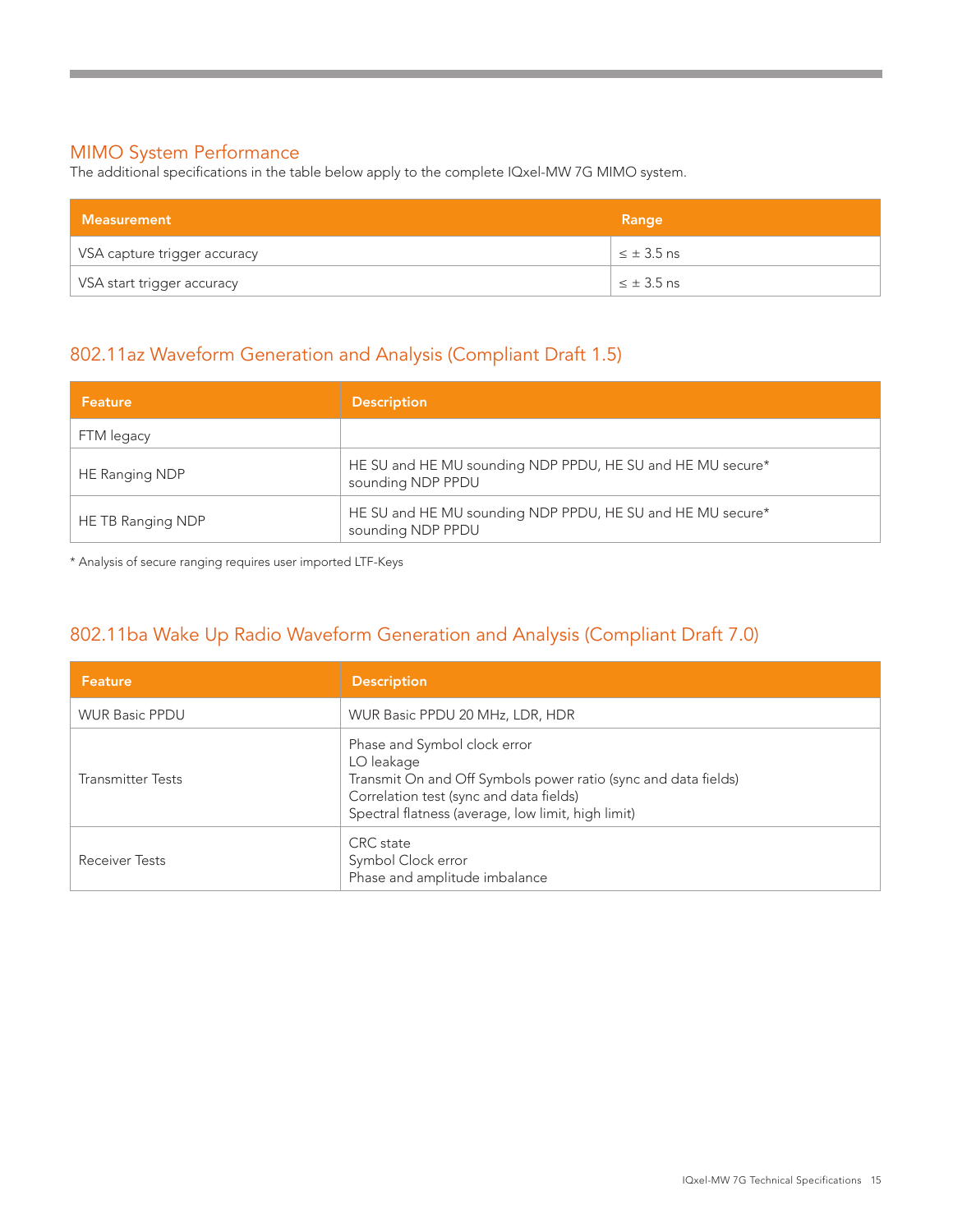### Bluetooth® (1.0, 2.0, 2.1, 3.0) Measurement Specifications

For performance refer to general VSA/VSG hardware specifications

| <b>Controls</b>                      | <b>Description</b>                                                                               |
|--------------------------------------|--------------------------------------------------------------------------------------------------|
| TX output power                      | Transmit DUT output power (dBm)                                                                  |
| TX output spectrum                   | Transmit DUT power spectral density                                                              |
| 20 dB bandwidth                      | Bandwidth between the $\pm$ 20 dB down points of the modulation waveform                         |
| In-band emissions (Adjacent channel) | Spurious emission measured at $\pm$ 5 MHz of DUT TX frequency only                               |
| Modulation characteristics           | Average and peak frequency deviation (Hz)                                                        |
| Carrier frequency tolerance          | Carrier frequency offset (Hz)                                                                    |
| Carrier frequency drift              | Carrier frequency change over the Bluetooth burst (Hz)                                           |
| Relative transmit power (EDR)        | Average power of complete data capture (dBm)                                                     |
| Carrier frequency stability (EDR)    | Frequency drift over the Bluetooth EDR burst duration (Hz)                                       |
| Receive sensitivity <sup>1</sup>     | Receive sensitivity test using LitePoint or user-generated waveforms. Includes Dirty<br>Packets. |
| Maximum input signal level           | Assuming single-ended BER measurement                                                            |
| RMS EVM (EDR)                        | RMS EVM for Bluetooth EDR                                                                        |
| Peak EVM (EDR)                       | Peak EVM for Bluetooth EDR                                                                       |

Note 1: IQxel-MW 7G supports testing sensitivity with Dirty Packets

### Bluetooth® (4.0, 4.1, 4.2) Measurement Specifications

For performance refer to general VSA/VSG hardware specifications

| <b>Controls</b>                                           | <b>Description</b>                                                     |
|-----------------------------------------------------------|------------------------------------------------------------------------|
| Output power at NOC <sup>1</sup>                          |                                                                        |
| Output power at EOC <sup>1</sup>                          |                                                                        |
| In-band emissions at NOC <sup>1</sup>                     | Spurious emission measured at $\pm$ 5 MHz of DUT TX frequency only     |
| In-band emissions at EOC <sup>1</sup>                     |                                                                        |
| Modulation characteristics                                | Average and peak frequency deviation (Hz)                              |
| Carrier frequency offset and drift<br>at NOC <sup>1</sup> | Carrier frequency offset (Hz) and change over the Bluetooth burst (Hz) |
| Carrier frequency offset and drift<br>at EOC <sup>1</sup> |                                                                        |
| Receiver sensitivity at NOC <sup>1,2</sup>                | Receive sensitivity test using LitePoint or user-generated waveforms   |
| Receiver sensitivity at EOC <sup>1,2</sup>                |                                                                        |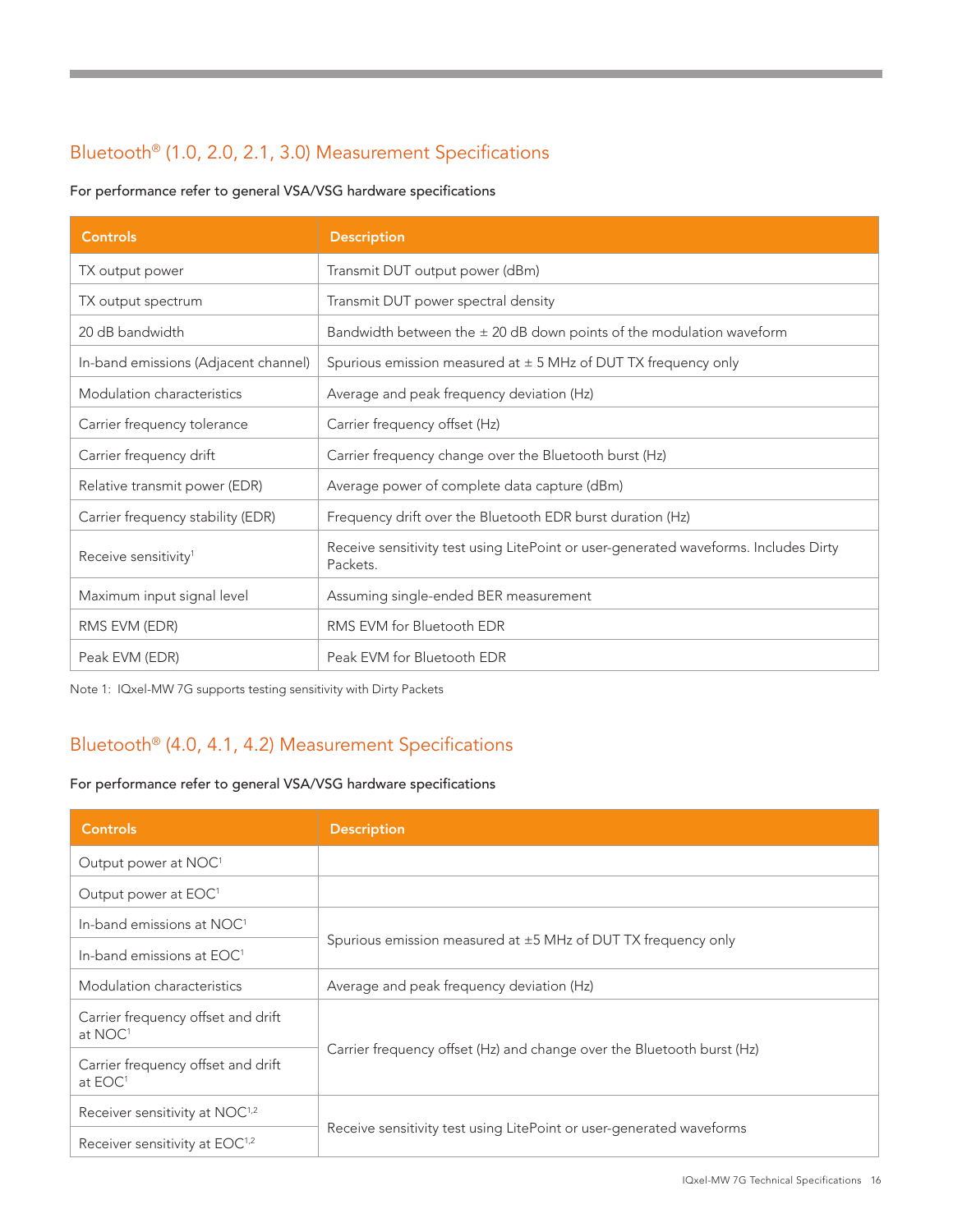| C/I and receiver selectivity<br>performance <sup>3</sup> |                                       |
|----------------------------------------------------------|---------------------------------------|
| Blocking performance <sup>3</sup>                        |                                       |
| Intermodulation performance                              |                                       |
| Maximum input signal level                               | Assuming single-ended BER measurement |
| PER report integrity                                     | Verifies the DUT PER report mechanism |

Note 1: NOC and EOC tests are the same except for the operating conditions which do not impact the test equipment requirements

Note 2: External signal source required for these measurements (not LitePoint supplied)

Note 3: IQxel-MW 7G provides the wanted signal only. No interfering signal is available

#### Bluetooth® (5.0, 5.1, 5.21 ) Measurement Specifications

#### For performance refer to general VSA/VSG hardware specifications

| <b>Measurement</b>                                      | <b>Description</b>                                                                                            |
|---------------------------------------------------------|---------------------------------------------------------------------------------------------------------------|
| In-band emissions                                       | Spurious emission measured at $\pm$ 5 MHz of DUT TX frequency only.<br>Tested at 1 Mbps, 2 Mbps               |
| <b>Modulation Characteristics</b>                       | Average and peak frequency deviation (Hz).<br>Tested at 1 Mbps, 2 Mbps, 125 kbps                              |
| Carrier Frequency offset and drift                      | Carrier frequency offset (Hz) and change over the Bluetooth burst (Hz).<br>Tested at 1 Mbps, 2 Mbps, 125 kbps |
| Stable Modulation Characteristics                       | Tested at 1 Mbps, 2 Mbps                                                                                      |
| <b>Receiver Sensitivity</b>                             | Receive sensitivity test using LitePoint or user-generated waveforms.<br>Tested at 1 Mbps, 2 Mbps, 125 kbps   |
| Receiver Sensitivity -<br>Stable Modulation Index       | Tested at 1 Mbps, 2 Mbps, 500 kbps, 125 kbps                                                                  |
| Maximum Input signal level                              | Assuming single-ended BER measurement.<br>Tested at 1 Mbps, 2 Mbps                                            |
| Maximum Input signal level -<br>Stable Modulation Index | Tested at 1 Mbps, 2 Mbps                                                                                      |
| C/I and Receiver Selectivity<br>Performance             | Tested at 1 Mbps, 2 Mbps, 500 kbps, 125 kbps                                                                  |
| <b>Blocking Performance</b>                             | Tested at 1 Mbps, 2 Mbps                                                                                      |
| Intermodulation Performance                             | Tested at 1 Mbps, 2 Mbps                                                                                      |
| PER Report Integrity                                    | Verifies the DUT PER report mechanism.<br>Tested at 1 Mbps, 2 Mbps, 500 kbps, 125 kbps                        |

Note 1: Support for BT 5.2 Isochronous PDU type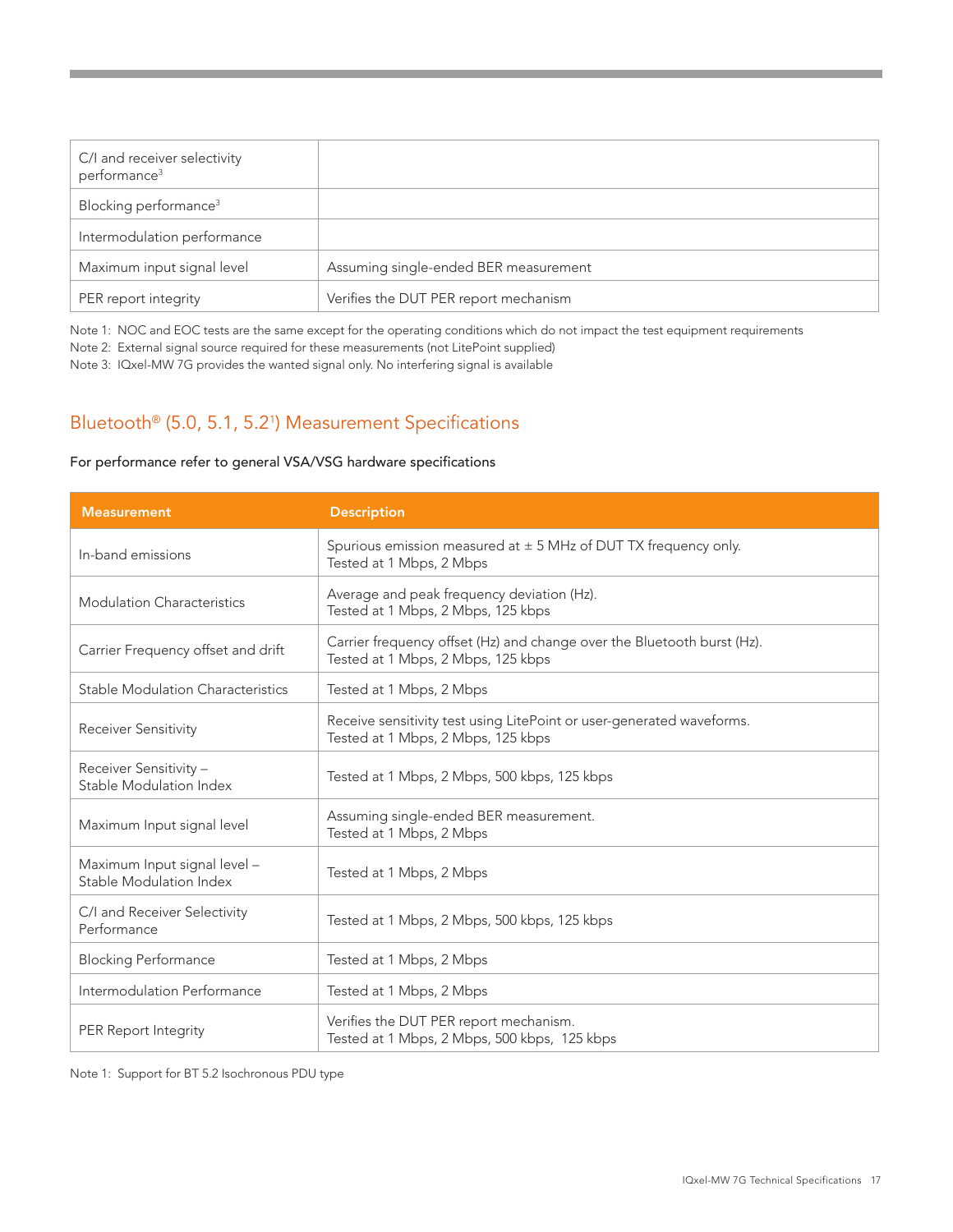### Bluetooth® 5.1 Measurement Specifications

For performance refer to general VSA/VSG hardware specifications

| <b>Measurement</b>                                                  | <b>Description</b>                                                                                                                                                                             |
|---------------------------------------------------------------------|------------------------------------------------------------------------------------------------------------------------------------------------------------------------------------------------|
| Output Power, with Constant Tone                                    | Verifies maximum peak and average power emitted when transmitting with a                                                                                                                       |
| Extension                                                           | Constant Tone Extension.                                                                                                                                                                       |
| Carrier Frequency offset and drift,<br>with Constant Tone Extension | Verifies carrier frequency offset and carrier drift of the transmitted Constant Tone<br>Extension portion in a transmitted signal with a Constant Tone Extension.<br>Tested at 1 Mbps, 2 Mbps. |
| IQ Samples Coherency,                                               | Verifies relative phase values derived from the I/Q values sampled at AoD Receiver                                                                                                             |
| AoD Receiver                                                        | from a Constant Tone Extension. Tested at 1 Mbps, 2 Mbps, 1 µs Slot, 2 µs Slot.                                                                                                                |
| IQ Samples Coherency,                                               | Verifies relative phase values derived from the I/Q values sampled at AoD Receiver                                                                                                             |
| AoA Receiver <sup>1</sup>                                           | from a Constant Tone Extension. Tested at 1 Mbps, 2 Mbps, 2 µs Slot.                                                                                                                           |
| IQ Samples Dynamic Range,                                           | Verifies the I/Q values sampled at AoD Receiver when varying the dynamic range                                                                                                                 |
| AoD Receiver                                                        | of the Constant Tone Extension. Tested at 1 Mbps, 2 Mbps, 1 µs Slot, 2 µs Slot.                                                                                                                |
| IQ Samples Dynamic Range,                                           | Verifies the I/Q values sampled at AoA Receiver when varying the dynamic range                                                                                                                 |
| AoA Receiver <sup>1</sup>                                           | of the Constant Tone Extension. Tested at 1 Mbps, 2 Mbps, 2 µs Slot.                                                                                                                           |
| Transmit Power Stability,                                           | Verifies that AoD transmit signal has settled and remains stable within the reference                                                                                                          |
| AoD Transmitter <sup>1</sup>                                        | period and transmit slots. Tested at 1 Mbps, 2 Mbps, 1 µs Slot, 2 µs Slot.                                                                                                                     |
| Antenna Switching Integrity,                                        | Verifies that the antenna switching occurs during the switching slots of the Constant                                                                                                          |
| AoD Transmitter <sup>2</sup>                                        | Tone Extension.                                                                                                                                                                                |

Note 1: Test requires an external splitter/combiner

Note 2: Test requires an external splitter/combiner and IQ3101 Switch

#### ZigBee (802.15.4), Z-wave (ITU-T G.9959), Wi-SUN (MR-FSK IEEE 802.15.4g)

#### For performance refer to general VSA/VSG hardware specifications

| <b>Measurement</b>                                       | <b>Description</b>                                                                                                 |  |
|----------------------------------------------------------|--------------------------------------------------------------------------------------------------------------------|--|
| Output power                                             | Transmit DUT output power (dBm)                                                                                    |  |
| Power spectral density                                   | Transmit DUT power spectral density                                                                                |  |
| Center Frequency Tolerance                               | Tx center frequency tolerance                                                                                      |  |
| <b>EVM</b>                                               | Offset: compensate the I and Q offset in OQPSK<br>Normal: no compensation applied                                  |  |
| Other modulation quality<br>measurements                 | LO leakage, clock error, phase error, symbol clock error                                                           |  |
| CCDF (complementary cumulative<br>distribution function) | Probability of peak signal power being greater than a given power level versus<br>peak-to-average power ratio (dB) |  |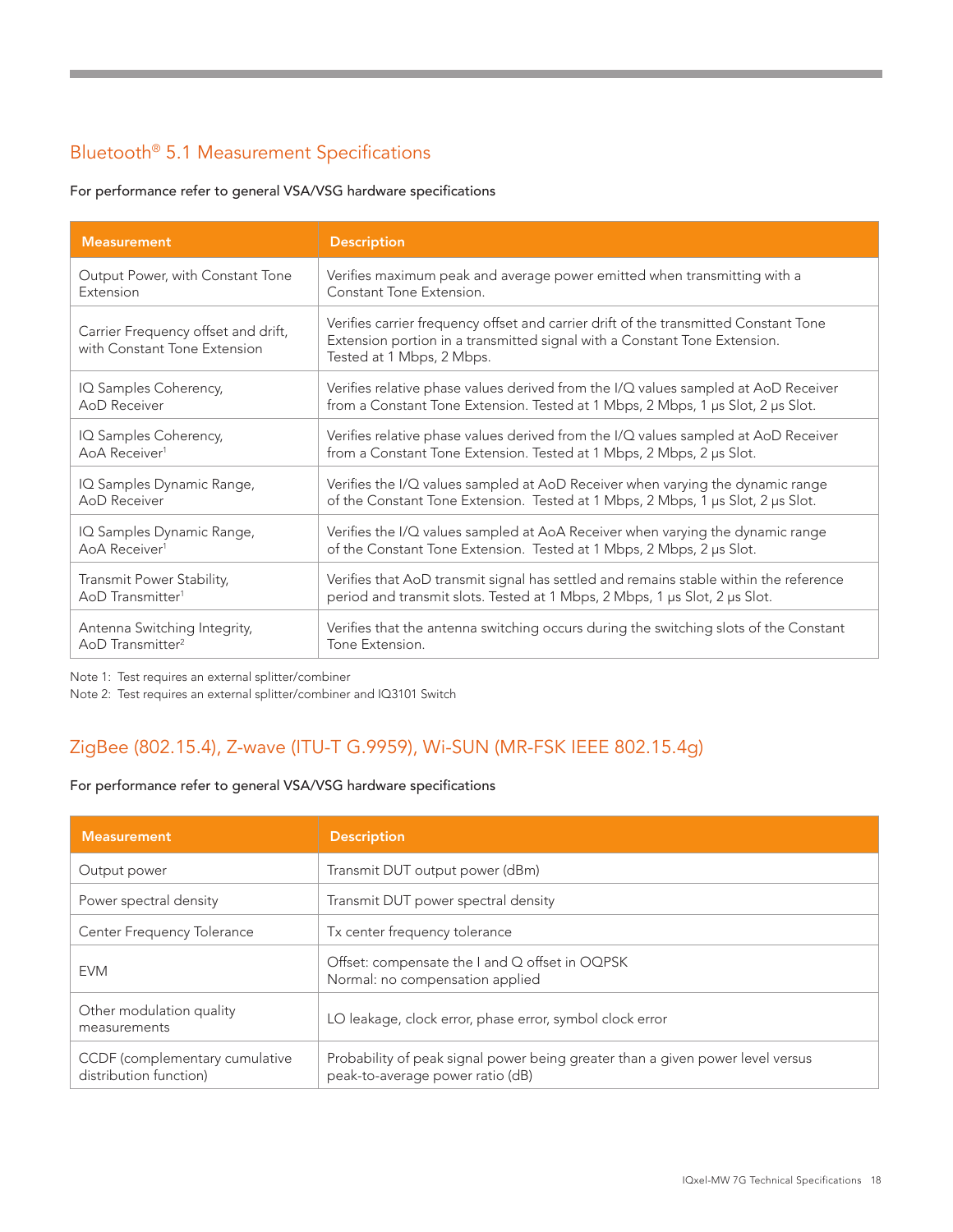#### DECT (ETSI EN 300 176-1)

For performance refer to general VSA/VSG hardware specifications

| <b>Measurement</b>  | <b>Description</b>                         |
|---------------------|--------------------------------------------|
| Power               | Normal Transmit Power                      |
| Power vs. time      | Power time template                        |
| Frequency offset    | Frequency offset                           |
| Frequency drift     | Frequency drift during packet transmission |
| Frequency deviation | S field, B field, whole packet             |

#### Navigation<sup>1</sup>

| Measurement            | <b>Description</b>     |
|------------------------|------------------------|
| <b>Test Capability</b> | Carrier-to-noise ratio |
| Output power range     | -60 to -130 dBm        |
| Level accuracy         | $\pm$ 0.75 dB          |

Note 1: Navigation is a standard feature included with general purpose RF function

### 5G Measurement Specifications

| 3GPP TS 38.101-1                | <b>Paragraph Reference</b> | <b>Notes</b>                                                                                                                                                      |
|---------------------------------|----------------------------|-------------------------------------------------------------------------------------------------------------------------------------------------------------------|
| <b>Transmit Power</b>           | 6.2                        | Maximum Power                                                                                                                                                     |
| Output Power Dynamics           | 6.3                        | Min Power<br><b>Relative Power</b><br>On/Off Time Mask                                                                                                            |
| Transmit Signal Quality         | 6.4                        | Frequency Error<br>EVM: -45 dB Typical<br>(Tx-Rx loopback at 100 MHz CC, 3.5 GHz, MCS14,<br>-10 dBm transmit power level)<br>Carrier Leakage<br>In-band Emissions |
| Output RF Spectrum<br>Emissions | 6.5                        | Occupied Bandwidth<br>Spectrum Emission Mask<br><b>ACLR</b>                                                                                                       |
| Receiver Sensitivity            | 7.3                        | Reference Sensitivity Power                                                                                                                                       |
| Receiver Level                  | 7.4                        | Maximum Input Level                                                                                                                                               |
| Receiver Blocking               | 7.5                        | Adjacent Channel Selectivity<br>(Characterization only, not recommended<br>for manufacturing)                                                                     |
|                                 | 7.6                        | In-band Blocking (Requires DUT support)                                                                                                                           |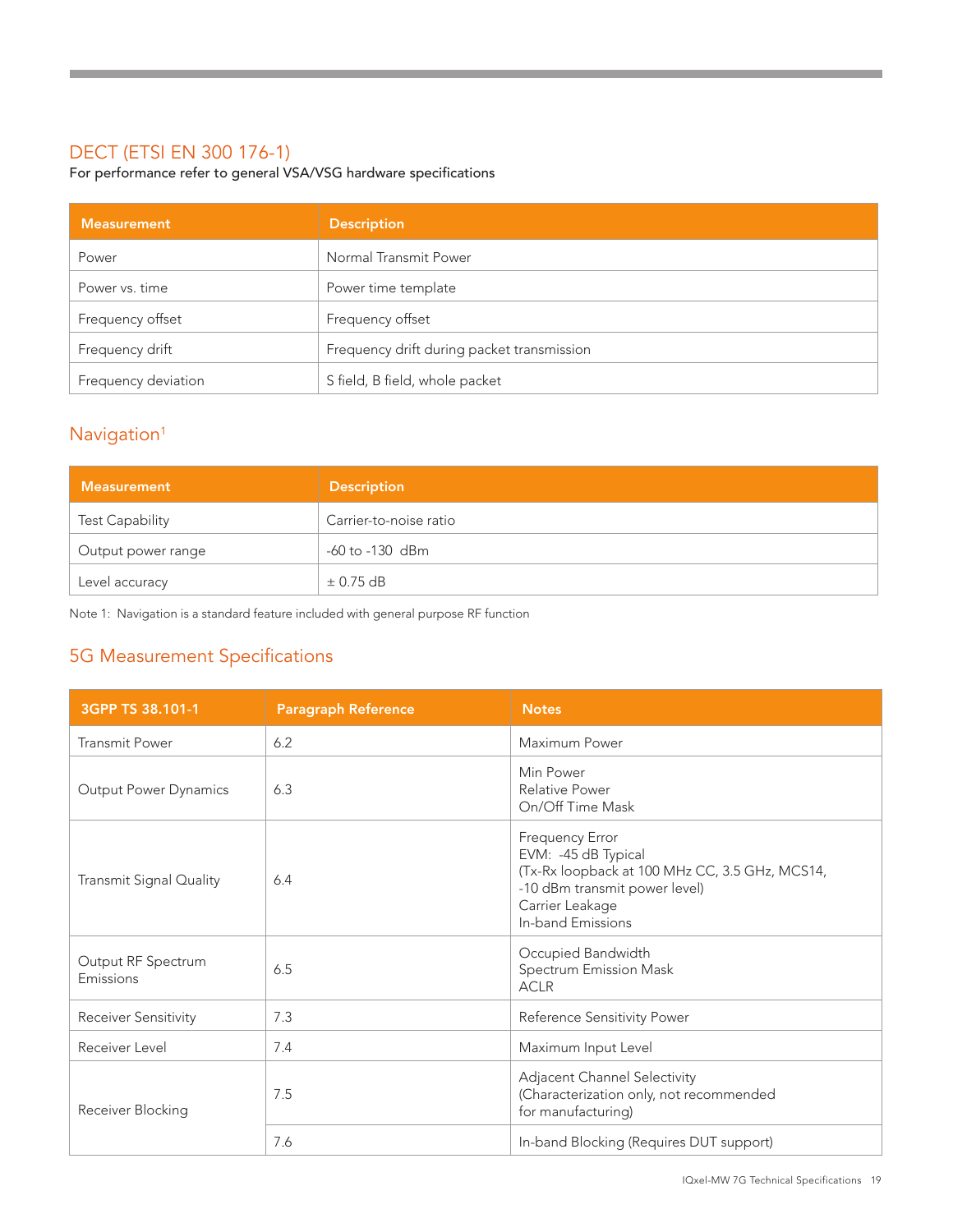### 5G NR Small Cell Base Station Tests

| <b>Measurement</b>                  | TS 38.141-1 Paragraph Reference | <b>Notes</b>                                                                                                                                            |
|-------------------------------------|---------------------------------|---------------------------------------------------------------------------------------------------------------------------------------------------------|
| <b>Base Station Output Power</b>    | 6.2                             |                                                                                                                                                         |
| <b>Output Power Dynamics</b>        | 6.3.3                           | Total Power Dynamic Range                                                                                                                               |
| Transmit ON/OFF Power               | 6.4.1<br>6.4.2                  | Transmitter OFF Power<br>Transmitter Transient Period                                                                                                   |
| Transmitted Signal Quality          | 6.5.2<br>6.5.3<br>6.5.4         | Frequency Error<br>Modulation Quality<br>Time Alignment Error                                                                                           |
| <b>Unwanted Emissions</b>           | 6.6.2<br>6.6.3<br>6.6.4         | Occupied Bandwidth<br>Adjacent Channel Leakage Power Ratio (ACLR)<br>Operating band unwanted emissions (OBUE)                                           |
| Reference Sensitivity Level         | 7.2                             | DUT support required                                                                                                                                    |
| In-Band Selectivity<br>and Blocking | 7.4.1<br>7.4.2                  | Adjacent Channel Selectivity<br>In-Band Blocking<br>(Characterization only, not recommended for<br>manufacturing. Requires additional signal generator) |
| Receiver Intermodulation            | 7.7                             | Characterization only, not recommended for<br>manufacturing. Requires additional signal generator                                                       |
| In-Channel Selectivity              | 7.8                             | Characterization only, not recommended for<br>manufacturing. Requires additional signal generator                                                       |

### LTE Terminal Tests for UE Categories 1 through 12, Cat-0 (Cat-M1), and Cat-NB1 (NB-IoT)

| <b>Standard Test</b>            | 3GPP TS 36.521-1<br>Reference Paragraph | <b>Notes</b> |
|---------------------------------|-----------------------------------------|--------------|
| Maximum output power            | 6.2.2                                   |              |
| Maximum power reduction         | 6.2.3                                   |              |
| Transmit on/off time mask       | 6.3.4                                   |              |
| Minimum output power            | 6.3.2                                   |              |
| Transmit off power              | 6.3.3                                   |              |
| Power control absolute          | 6.3.5.1                                 |              |
| Power control relative          | 6.3.5.2                                 |              |
| Frequency error                 | 6.5.1                                   |              |
| Error vector magnitude          | 6.5.2.1                                 |              |
| EVM equalizer spectrum flatness | 6.5.2.4                                 |              |
| Carrier leakage                 | 6.5.2.2                                 |              |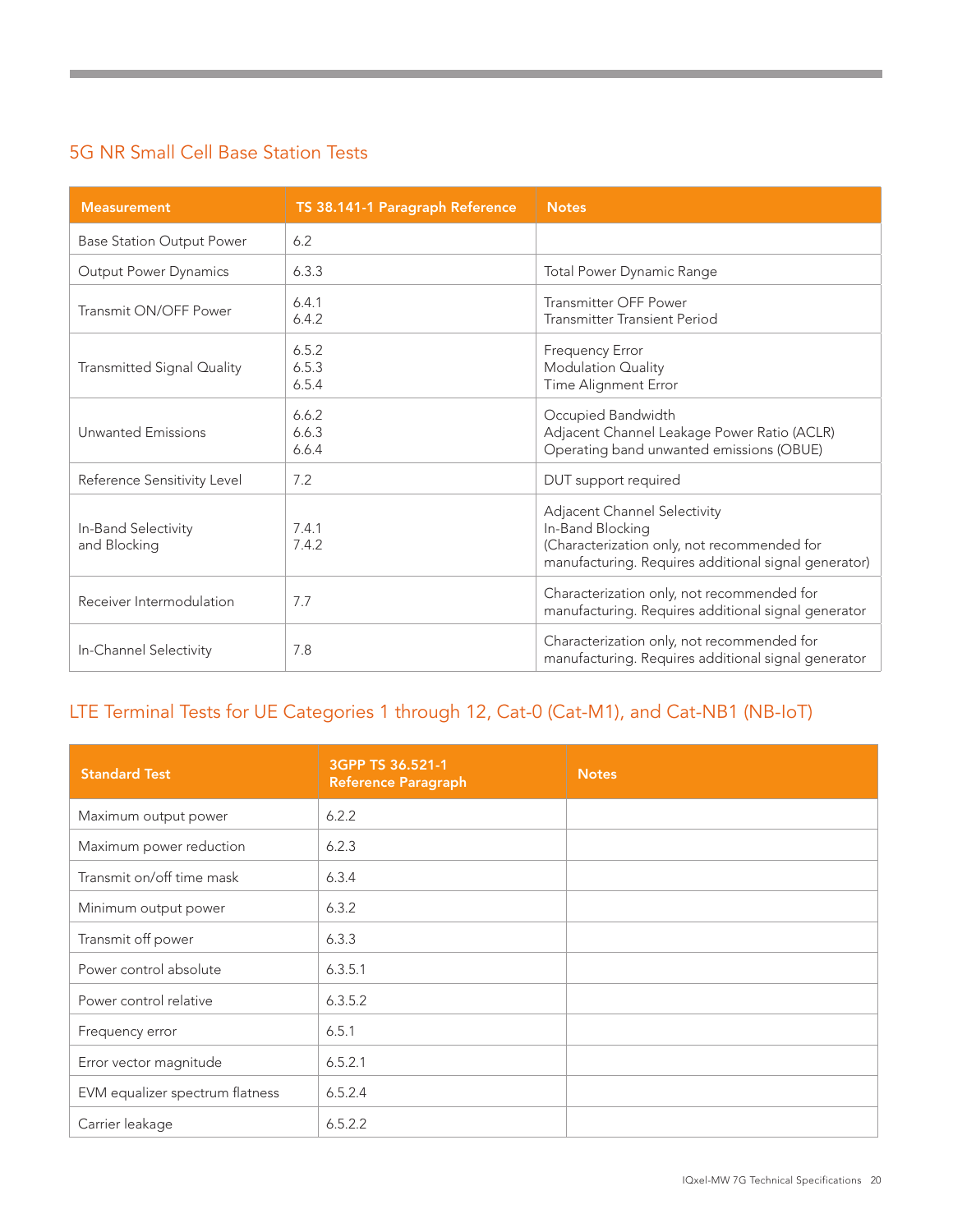| <b>Standard Test</b>                   | 3GPP TS 36.521-1<br><b>Reference Paragraph</b> | <b>Notes</b>                                                                         |
|----------------------------------------|------------------------------------------------|--------------------------------------------------------------------------------------|
| Occupied bandwidth                     | 6.6.1                                          |                                                                                      |
| In-band emissions for non-allocated RB | 6.5.2.3                                        |                                                                                      |
| <b>ACLR</b>                            | 6.6.2.3                                        |                                                                                      |
| Spectrum emission mask                 | 6.6.2.1                                        |                                                                                      |
| Spurious emissions                     | 6.6.3.1                                        | 75 MHz to 6 GHz                                                                      |
| Reference sensitivity                  | 7.3                                            | DUT support required                                                                 |
| Maximum input level                    | 7.4                                            | DUT support required                                                                 |
| RX level                               |                                                | DUT support required. A common test as part<br>of device calibration / verification. |

#### WCDMA/HSPA/HSPA+/Dual Carrier HSPA+Terminal Tests

**The Community of Community** 

| <b>Bands</b>                 | <b>Frequency Range (Analyzer)</b> | <b>Frequency Range (Generator)</b>                                                  |
|------------------------------|-----------------------------------|-------------------------------------------------------------------------------------|
| Maximum output power         | 5.2                               |                                                                                     |
| Minimum output power         | 5.4.3                             |                                                                                     |
| Transmitter off power        | 5.5.1                             |                                                                                     |
| Inner loop power control     | 5.4.2                             |                                                                                     |
| Frequency error              | 5.3                               |                                                                                     |
| Error Vector Magnitude (EVM) | 5.13.1                            |                                                                                     |
| Phase discontinuity          | 5.13.3                            |                                                                                     |
| I/Q mismatch                 | 5.13.1AAA                         |                                                                                     |
| Occupied BW                  | 5.8                               |                                                                                     |
| Peak code domain error       | 5.13.2                            |                                                                                     |
| <b>ACLR</b>                  | 5.10                              |                                                                                     |
| Spectrum Emission Mask (SEM) | 5.9                               |                                                                                     |
| Spurious emissions           | 5.11                              | 75 MHz to 6 GHz                                                                     |
| Reference sensitivity        | 6.2, 6.2A                         | DUT support required                                                                |
| Maximum input level          | 6.3, 6.3B                         | DUT support required                                                                |
| RX level                     |                                   | DUT support required. A common test as part<br>of device calibration / verification |
| <b>RSCP</b>                  |                                   | DUT support required. A common test as part<br>of device calibration / verification |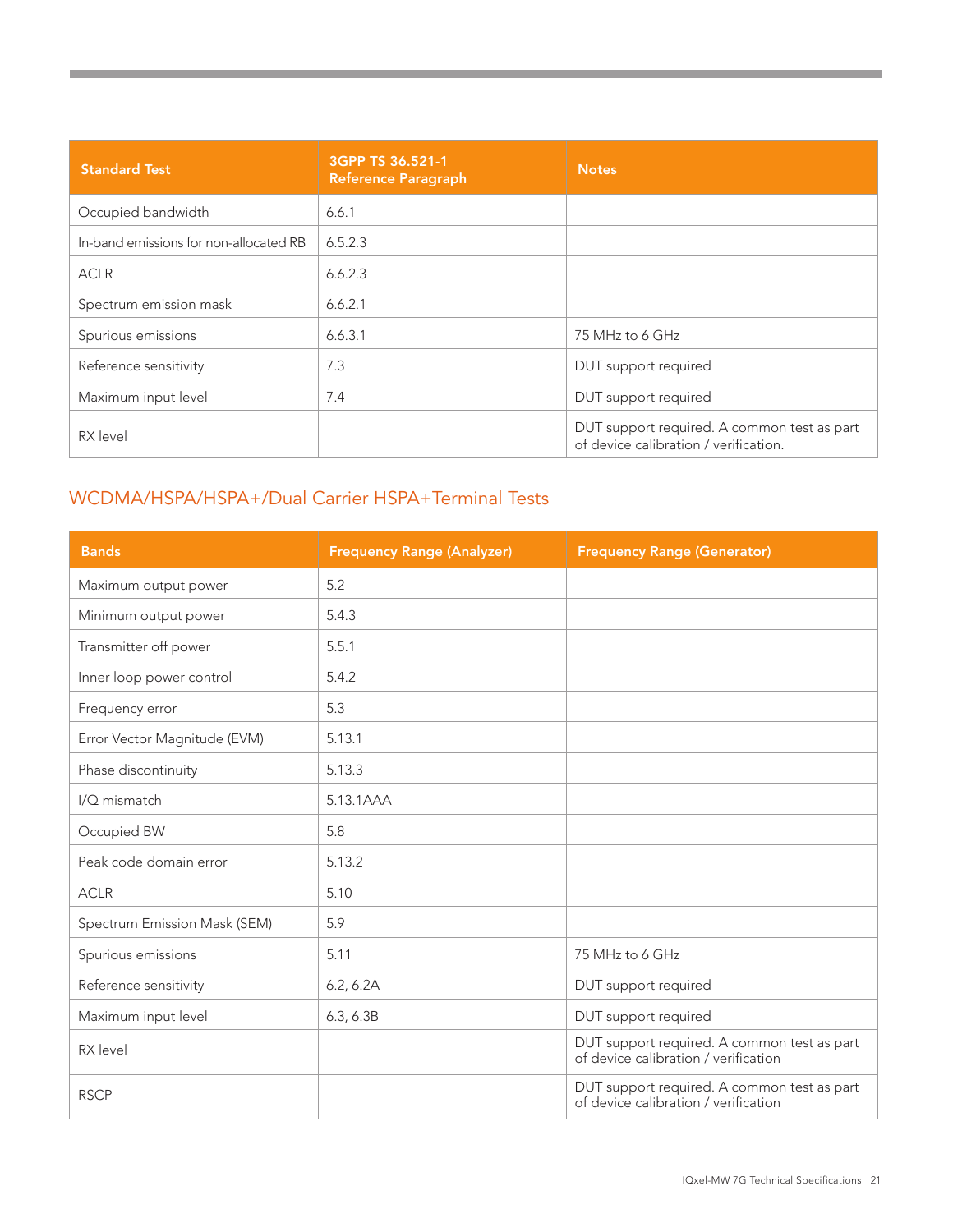#### GSM/EDGE Tests

and the control of the control of the control of

| <b>Standard Test</b>                             | 3GPP TS 51.010-1<br><b>Reference Paragraph</b> | <b>Notes</b>                                                                        |
|--------------------------------------------------|------------------------------------------------|-------------------------------------------------------------------------------------|
| TX output power                                  | 13.3, 13.17.3                                  |                                                                                     |
| Transmit burst timing                            | 13.3, 13.17.3                                  |                                                                                     |
| Frequency error                                  | 13.1, 13.17.1                                  |                                                                                     |
| Phase error                                      | 13.1, 13.17.1                                  |                                                                                     |
| Error Vector Magnitude (8-PSK)                   | 13.17.1                                        |                                                                                     |
| Origin offset suppression                        | 13.17.1                                        | I/Q Mismatch, I/Q Offset                                                            |
| Output RF spectrum due to<br>modulation (M-ORFS) | 13.4, 13.17.4                                  |                                                                                     |
| Output RF spectrum due to<br>switching (S-ORFS)  | 13.4, 13.17.4                                  |                                                                                     |
| Reference sensitivity                            | 14.2                                           | DUT support required                                                                |
| Usable input level range                         | 14.3                                           | DUT support required                                                                |
| RX level                                         |                                                | DUT support required. A common test as part<br>of device calibration / verification |

### TD-SCDMA Tests

| <b>Standard Test</b>      | 3GPP TS 34.122<br><b>Reference Paragraph</b> | <b>Notes</b>         |
|---------------------------|----------------------------------------------|----------------------|
| Maximum output power      | 5.2                                          |                      |
| Power time mask           | 5.4.4                                        |                      |
| Transmitter off power     | 5.4.4                                        |                      |
| Modulation accuracy       | 5.7                                          |                      |
| Occupied bandwidth        | 5.5.1                                        |                      |
| Spectrum emission mask    |                                              |                      |
| <b>ACLR</b>               | 5.5.2                                        |                      |
| RX sensitivity            | 6.2                                          | DUT support required |
| RX maximum input level    | 6.3                                          | DUT support required |
| Throughput (single-ended) | 9.3                                          | DUT support required |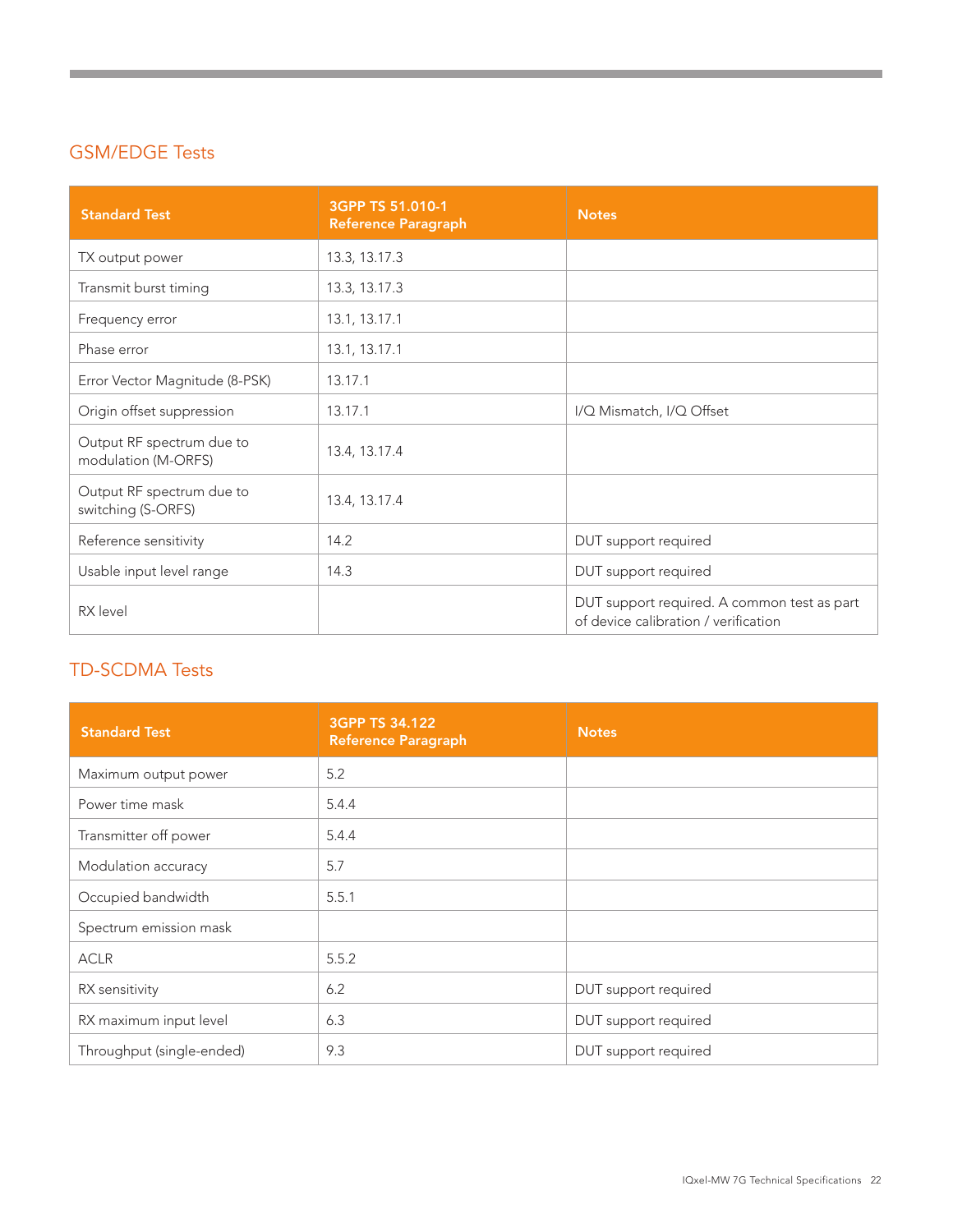### cdma2000 / 1xEV-DO Tests

| <b>Standard Test</b> | <b>Reference Paragraph</b> |           |                                                                                                            |
|----------------------|----------------------------|-----------|------------------------------------------------------------------------------------------------------------|
|                      | C.S0011-C                  | C.S0033-B | <b>Notes</b>                                                                                               |
| Maximum output power | 4.4.5                      | 4.3.4     |                                                                                                            |
| Frequency accuracy   | 4.3.4                      | 4.2.2     |                                                                                                            |
| <b>EVM</b>           |                            |           | Available but not part of standards<br>for cdma2000                                                        |
| Rho(p)               | 4.3.4                      | 4.2.2     |                                                                                                            |
| Code domain power    | 4.3.5                      | 4.3.8     |                                                                                                            |
| <b>ACLR</b>          |                            |           | Available but not part of standards<br>for cdma2000. Faster than the<br>Conducted Spurious Emissions Test. |
| Receiver sensitivity | 3.5.1                      | 3.3.1     | DUT support required                                                                                       |
| RX dynamic range     | 3.5.1                      | 3.3.1     | DUT support required                                                                                       |
| RX level             |                            |           | DUT support required. A common<br>test as part of device calibration /<br>verification.                    |

#### General and Environmental

| Parameter                   | <b>Description</b>                                                                                                             |
|-----------------------------|--------------------------------------------------------------------------------------------------------------------------------|
| Dimensions                  | 8- port: 14.5" W x 3.2" H x 20.5" D (368 mm x 82 mm x 521 mm)<br>16-port: 16.75" W x 7.4" H x 24" D (426 mm x 188 mm x 610 mm) |
| Weight                      | 8-port: 26 lbs (11.8 kg)<br>16-port: 49.2 pounds (22.3 kg)                                                                     |
| Power consumption (maximum) | 8-port: 200 W<br>16-port: 350 W                                                                                                |
| Power consumption (average) | 8-port: 150 W<br>16-port: 300 W                                                                                                |
| Power requirements          | 100 - 240 VAC, 50-60 Hz                                                                                                        |
| Supported browsers          | Google Chrome, Mozilla Firefox                                                                                                 |
| Operating temperature       | +10 $^{\circ}$ C to +50 $^{\circ}$ C                                                                                           |
| Storage temperature         | $-20^{\circ}$ C to $+70^{\circ}$ C (IEC EN60068-2-1, 2, 14)                                                                    |
| Specification validity      | $20^{\circ}$ C to $35^{\circ}$ C<br>60 minutes warm-up time at ambient temperature                                             |
| Operating humidity          | 15% to 95% relative humidity, non-condensing (IEC EN60068-2-30)                                                                |

a sa kabila sa kasang sa kalawang sa kasang sa kasang sa kasang sa kasang sa kasang sa kasang sa kasang sa kas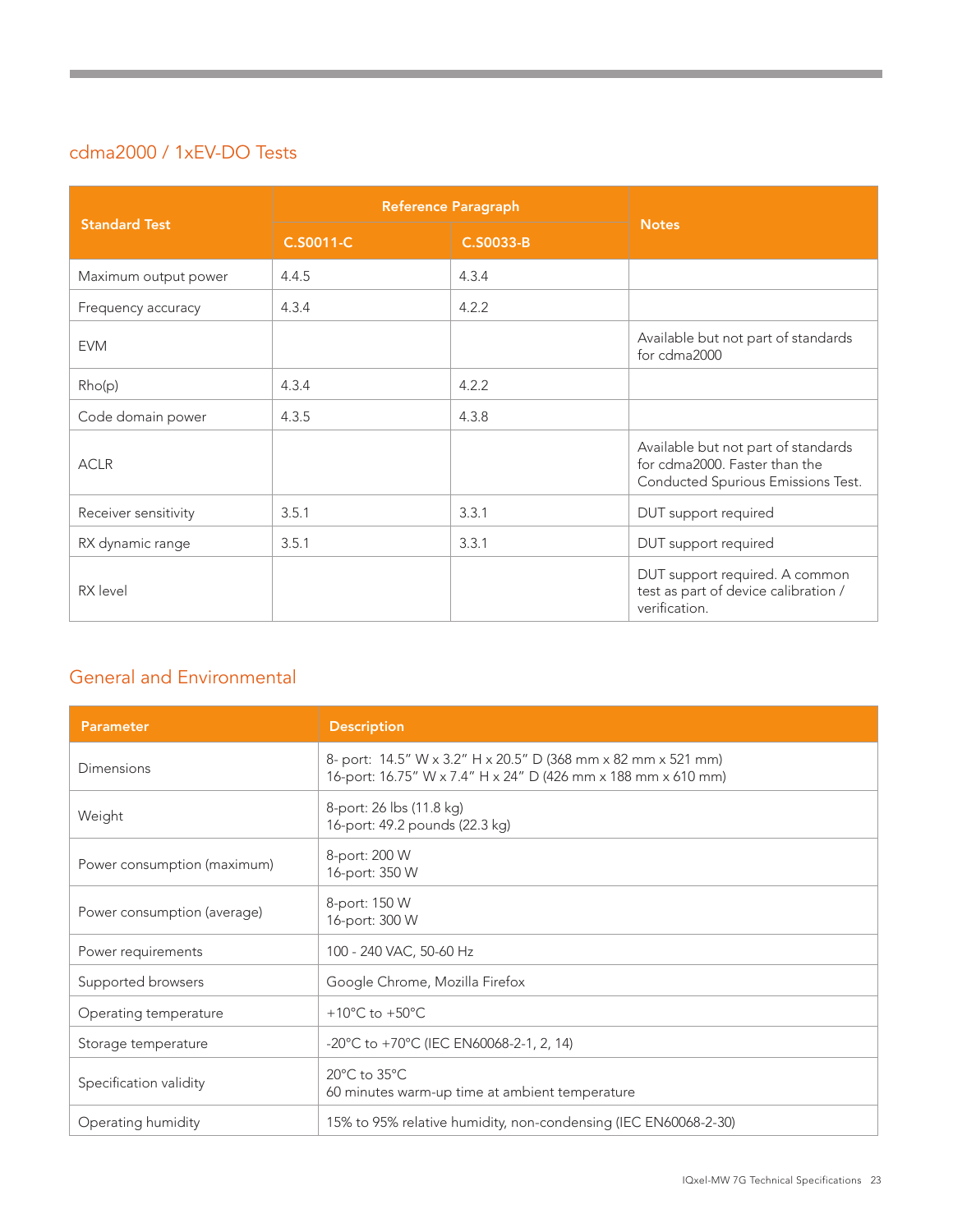| EMC/EMI                       | 61326-1: 2013 Industrial Environment, CISPR11 Class A per EN61326-1:2013,<br>FCC Part 15 Class A, VCCI V-3 Class A, BSMI CNS-13438 Class A,<br>ACMA AS/NZS CISPR11: 2011, ICES-003 Class A |
|-------------------------------|--------------------------------------------------------------------------------------------------------------------------------------------------------------------------------------------|
| Safety                        | IEC 61010-1, EN61010-1, UL61010-1:2012 and Canada: CSA C22.2 No. 61010-1, GI1, GI2                                                                                                         |
| Mechanical vibration          | MIL-STD 810G for Random Vibration                                                                                                                                                          |
| Mechanical shock              | <b>ASTM D3332-99</b>                                                                                                                                                                       |
| <b>RF Connector Torque</b>    | 13 in-lbs (147 N-cm) Recommended                                                                                                                                                           |
| Recommended calibration cycle | 12 months                                                                                                                                                                                  |
| Warranty                      | 12 months hardware, 12 months software updates                                                                                                                                             |

#### Order Codes

| Code          | Product                                                                                                                                                                      |
|---------------|------------------------------------------------------------------------------------------------------------------------------------------------------------------------------|
| 0100-MW7G-006 | IQxel-M2W 7G (2x2) test system with 2 RF ports active. Includes 2VSA / 2VSG, 400 to<br>7300 MHz. Includes WLAN measurement suite software for SISO 802.11a/b/g/n/p           |
| 0100-MW7G-002 | IQxel-M8W 7G (2x4) test system with 4 RF ports active. Includes 2VSA / 2VSG, 400 to<br>7300 MHz. Includes WLAN measurement suite software for SISO 802.11a/b/g/n/p           |
| 0100-MW7G-001 | IQxel-M8W 7G (2x8) test system with 8 RF ports active. Includes 2VSA / 2VSG, 400 to<br>7300 MHz. Includes WLAN measurement suite software for SISO 802.11a/b/g/n/p           |
| 0100-MW7G-007 | IQxel-M16W 7G (4x4) test system with 4 RF ports active. Includes 4VSA / 4VSG, 400 to<br>7300 MHz. Includes WLAN measurement suite software for SISO 802.11a/b/g/n/p          |
| 0100-MW7G-004 | IQxel-M16W 7G (4x8) test system with 8 RF ports active. Includes 4VSA / 4VSG, 400 to<br>7300 MHz. Includes WLAN measurement suite software for SISO 802.11a/b/g/n/p          |
| 0100-MW7G-003 | IQxel-M16W 7G (4x16) test system with 16 RF ports active. Includes 4VSA / 4VSG, 400<br>to 7300 MHz. Includes WLAN measurement suite software for SISO 802.11a/b/g/n/p        |
| 0100-MW7G-016 | IQxel-M2W 7G (2x2), 6 GHz test system with 2 RF ports active. Includes 2VSA / 2VSG,<br>400 to 6000 MHz. Includes WLAN measurement suite software for SISO 802.11a/b/g/n/p    |
| 0100-MW7G-012 | IQxel-M8W 7G (2x4), 6 GHz test system with 4 RF ports active. Includes 2VSA / 2VSG,<br>400 to 6000 MHz. Includes WLAN measurement suite software for SISO 802.11a/b/g/n/p    |
| 0100-MW7G-011 | IQxel-M8W 7G (2x8), 6 GHz test system with 8 RF ports active. Includes 2VSA / 2VSG,<br>400 to 6000 MHz. Includes WLAN measurement suite software for SISO 802.11a/b/g/n/p    |
| 0100-MW7G-017 | IQxel-M16W 7G (4x4), 6 GHz test system with 4 RF ports active. Includes 4VSA / 4VSG,<br>400 to 6000 MHz. Includes WLAN measurement suite software for SISO 802.11a/b/g/n/p   |
| 0100-MW7G-014 | IQxel-M16W 7G (4x8), 6 GHz test system with 8 RF ports active. Includes 4VSA / 4VSG,<br>400 to 6000 MHz. Includes WLAN measurement suite software for SISO 802.11a/b/g/n/p   |
| 0100-MW7G-013 | IQxel-M16W 7G (4x16), 6 GHz test system with 16 RF ports active. Includes 4VSA / 4VSG,<br>400 to 6000 MHz. Includes WLAN measurement suite software for SISO 802.11a/b/g/n/p |
| 0150-MW7G-033 | Product Option: Enables 802.11be EHT160 MHz Option for IQxel-MW 7G and<br>IQxel-MW 7G, 6GHz for 2x2, 2x4 and 2x8 Systems                                                     |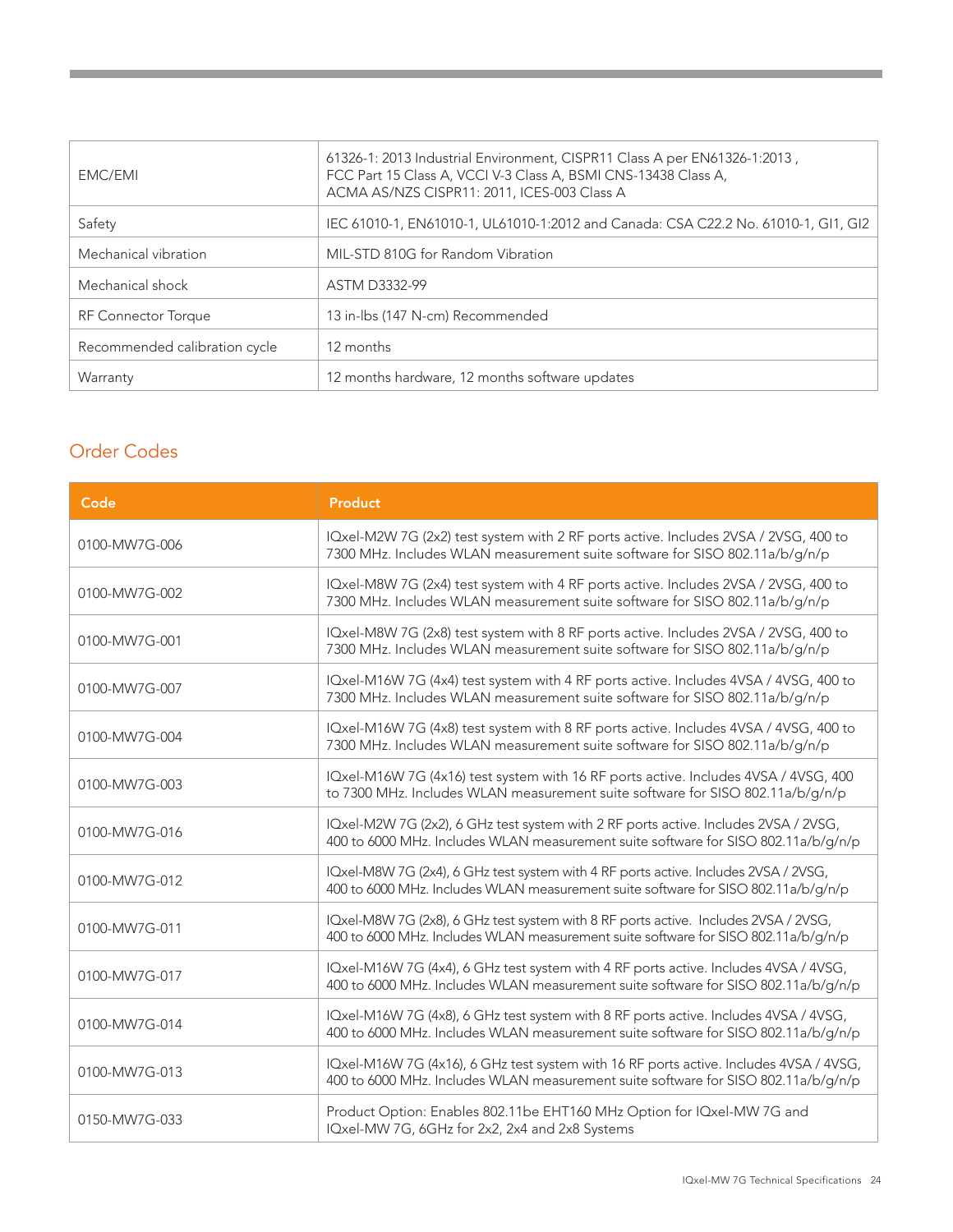| 0150-MW7G-034 | Product Option: Enables 802.11be EHT160 MHz Option for IQxel-MW 7G and<br>IQxel-MW 7G, 6GHz for 4x4, 4x8 and 4x16 Systems                        |
|---------------|--------------------------------------------------------------------------------------------------------------------------------------------------|
| 0300-MW7G-001 | 802.11ac VHT80 (80MHz signal bandwidth) software license                                                                                         |
| 0300-MW7G-057 | 802.11ac VHT160 (80+80MHz and 160MHz signal bandwidth) software license<br>(Requires 802.11ac VHT80 license)                                     |
| 0300-MW7G-069 | 802.11ax software license (Requires 802.11ac VHT80 license for 80MHz signal<br>bandwidth or 802.11ac VHT160 license for 160MHz signal bandwidth) |
| 0300-MW7G-061 | WLAN MIMO software license. Enables MIMO option for 802.11n, 802.11ac, and<br>802.11ax (Requires associated 802.11 technology license)           |
| 0150-MW7G-003 | WLAN MIMO kit. Includes MIMO software license and tester synchronization cables                                                                  |
| 0300-MW7G-003 | Sequence Based Test (SBT) software license, also enables Trigger Based Test (TBT)<br>for 802.11ax                                                |
| 0300-MW7G-089 | WiFi Traffic Sniffer software license (Requires 802.11ax license)                                                                                |
| 0300-MW7G-002 | Bluetooth measurement suite software license. Supports Bluetooth 1.0 - 4.x                                                                       |
| 0300-MW7G-071 | Bluetooth 5 measurement suite software license (Requires Bluetooth 1.0 - 4.x license)                                                            |
| 0300-MW7G-008 | Zigbee measurement suite software license. Includes measurement capability<br>for Zigbee, Wi-SUN and Z-wave                                      |
| 0300-MW7G-009 | DECT measurement suite software license                                                                                                          |
| 0300-MW7G-044 | 802.11ah measurement suite software license                                                                                                      |
| 0300-MW7G-059 | 802.11af measurement suite software license                                                                                                      |
| 0300-MW7G-065 | Sigfox measurement suite software license                                                                                                        |
| 0300-MW7G-055 | LTE measurement suite software license                                                                                                           |
| Others        | Contact LitePoint for additional cellular technologies order codes                                                                               |

 $\mathcal{L}^{\text{max}}_{\text{max}}$  and  $\mathcal{L}^{\text{max}}_{\text{max}}$  and  $\mathcal{L}^{\text{max}}_{\text{max}}$